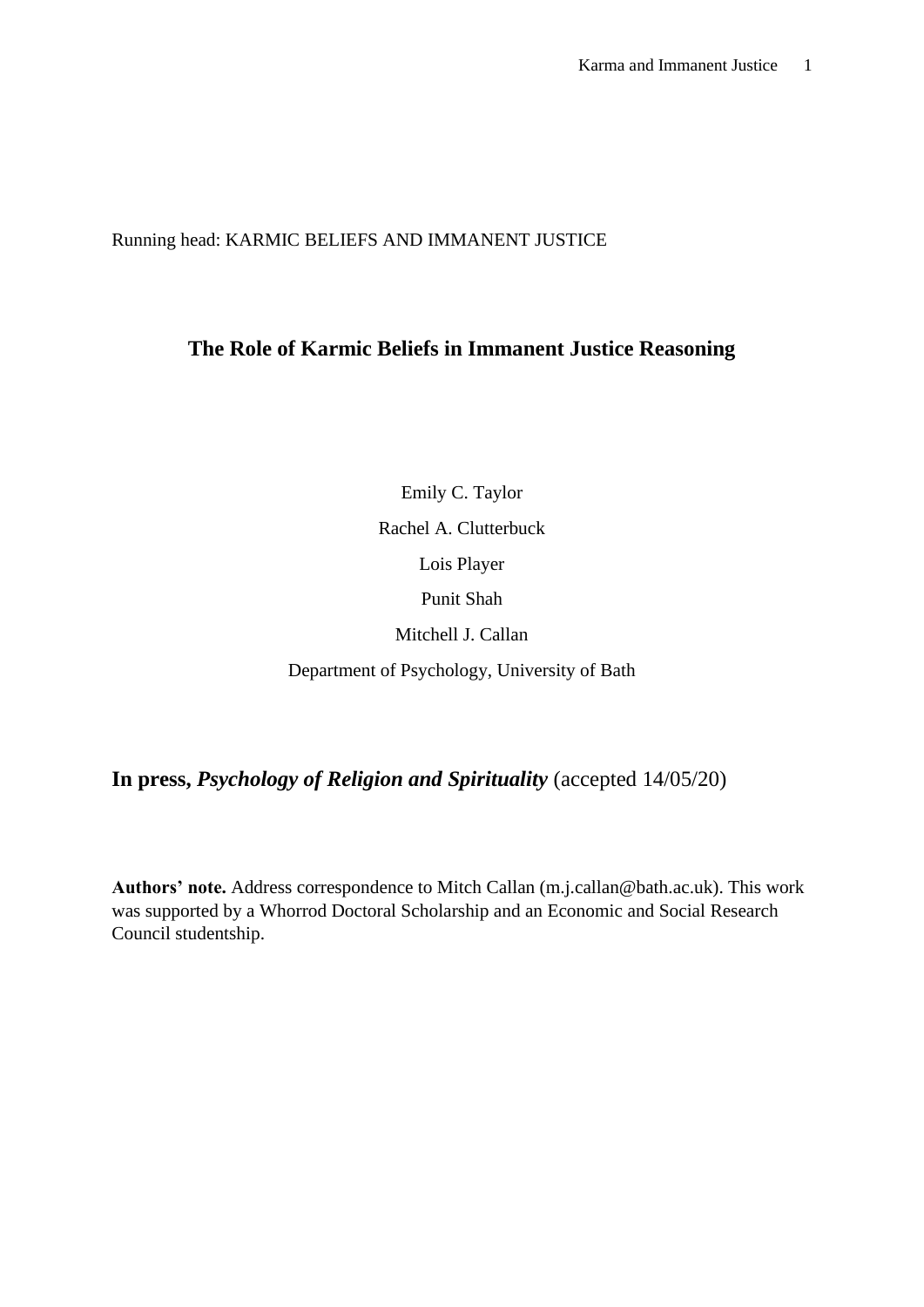#### **Abstract**

Karmic belief—the expectation that actions bring about morally congruent outcomes within and across lifetimes—is central to many, particularly Eastern, religions. This research (*N*=704) examined whether karmic beliefs and cultural context (predominantly Christian Americans and Hindu Indians) moderated the indirect effect of learning about others' morally congruent or incongruent negative outcomes on immanent justice reasoning (causally attributing misfortune to someone's prior misdeeds) through perceived deservingness. Results revealed that the indirect effect of congruency on immanent justice attributions via deservingness was stronger for people higher in karmic beliefs, because they strengthened the effect of congruency on immanent justice attributions and the relationship between deservingness and immanent justice attributions. The indirect effect of congruency on immanent justice attributions through deservingness was also stronger in the USA. These results highlight the role that karmic beliefs play in how people reason about the causes of others' fortunes and misfortunes.

**Keywords:** karma; deservingness; immanent justice reasoning; moderated mediation; culture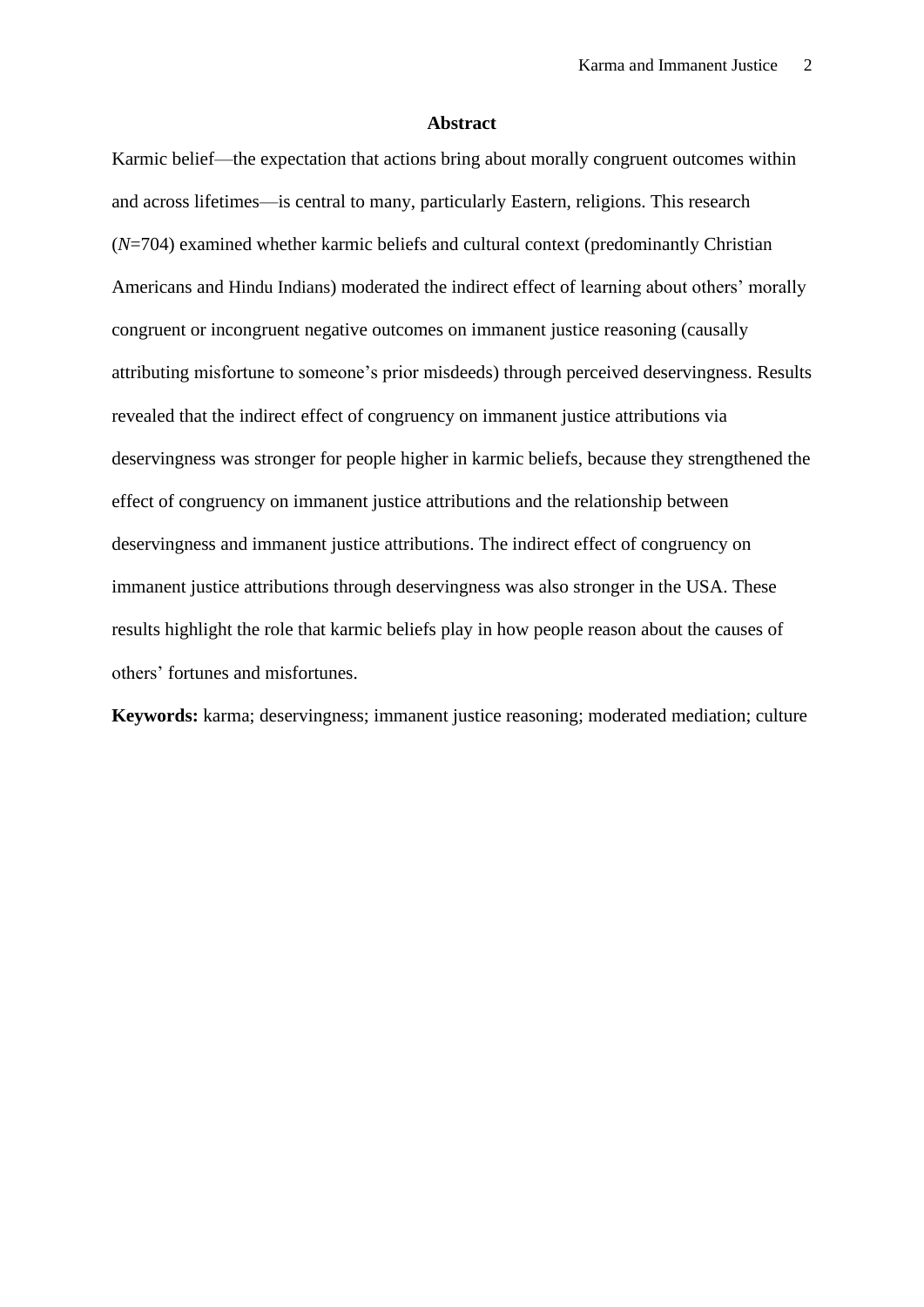#### **The Role of Karmic Beliefs in Immanent Justice Reasoning**

Immanent justice reasoning involves causally attributing a negative outcome to someone's prior immoral actions, such as inferring that a tsunami was caused by the apparent selfishness of the people living in its path (McCurry, 2011). Research suggests that perceived deservingness of a given outcome (which follows the subjective perception of an appropriate relation between the value of a person's actions and the value of their outcomes and does not imply a causal interpretation) underpins immanent justice attributions (Callan et al., 2014; Lerner, 1980). For example, Harvey and Callan (2014) found that participants attributed a man's freak accident to his prior moral failings because they believed he deserved the accident.

Although there has been extensive research into immanent justice reasoning (Callan et al., 2014), this has been overly reliant on Western samples and, relatedly, has paid little attention to the role of Eastern religiosity in explanations for events that*, prima facie*, reflect more supernatural than scientific thinking. Addressing this gap, White et al. (2019) examined whether karmic belief—that actions bring about morally congruent outcomes within and across lifetimes—moderates the effect of moral congruency of others' actions and outcomes on immanent justice attributions for events. They found that karmic belief, which is central to many Asian religious traditions (e.g., Suchday et al., 2018), positively predicted immanent justice attributions for negative outcomes more strongly when they befell immoral than moral targets.

By bridging research showing that perceived deservingness underlies immanent justice reasoning and White et al.'s (2019) cross-cultural work on karmic beliefs, we examined whether the indirect effect of moral congruency on immanent justice attributions through deservingness is moderated by cultural context and karmic beliefs (see Figure 1). Participants from the USA and India self-reported their karmic beliefs and provided ratings of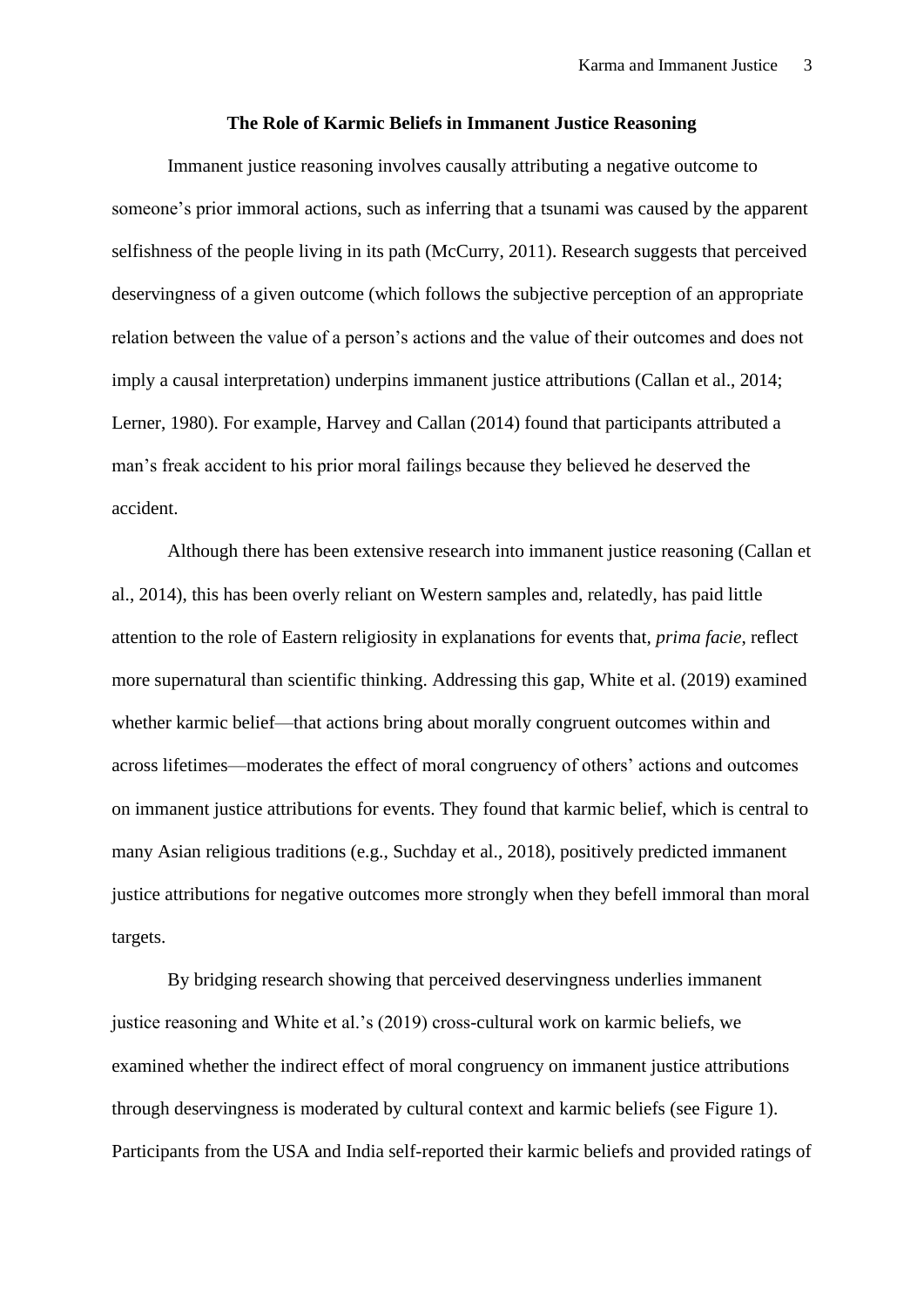deservingness and immanent justice attributions for scenarios that varied in terms of whether a transgressor subsequently received a random negative or positive outcome. Because people from cultures where karma is central to religion (e.g., Hinduism in India) are more likely to acknowledge the influence of karmic forces, we explored whether the indirect effect of moral congruency on immanent justice attributions through perceived deservingness is stronger among Indian than US participants (i.e., because cultural context moderates paths a and/or b in Figure 1). We also hypothesized that the indirect effect of moral congruency on immanent justice attributions through deservingness would be moderated by karmic beliefs, largely because such beliefs, involving supernaturally-enforced justice (White et al., 2019), should augment the positive relationship between perceived deservingness and immanent justice attributions (i.e., because karmic beliefs moderate, in particular, path b in Figure 1; cf. Callan et al., 2014).

#### **Method**

#### **Participants, Materials, & Procedure**

We recruited 704 adults from India and the USA through Amazon's Mechanical Turk (*Ns* = 368 and 336, respectively; see Supplementary Table S1 for sample characteristics and exclusions).<sup>1</sup> This work was approved by the University of X's Psychology Research Ethics Committee (approvals 18-046 and 19-025)

**Karmic Beliefs.** We used White et al.'s (2019) cross-culturally validated 16-item Belief in Karma questionnaire. Participants reported their agreement with statements (e.g., "When people are met with misfortune, they have brought it upon themselves by previous behavior in their life"; "Karma is a force that influences the events that happen in other people's

<sup>&</sup>lt;sup>1</sup> The India (vs. USA) sample was younger on average and included proportionally more males (see Table S1). However, analyses controlling for gender and age yielded the same conclusions.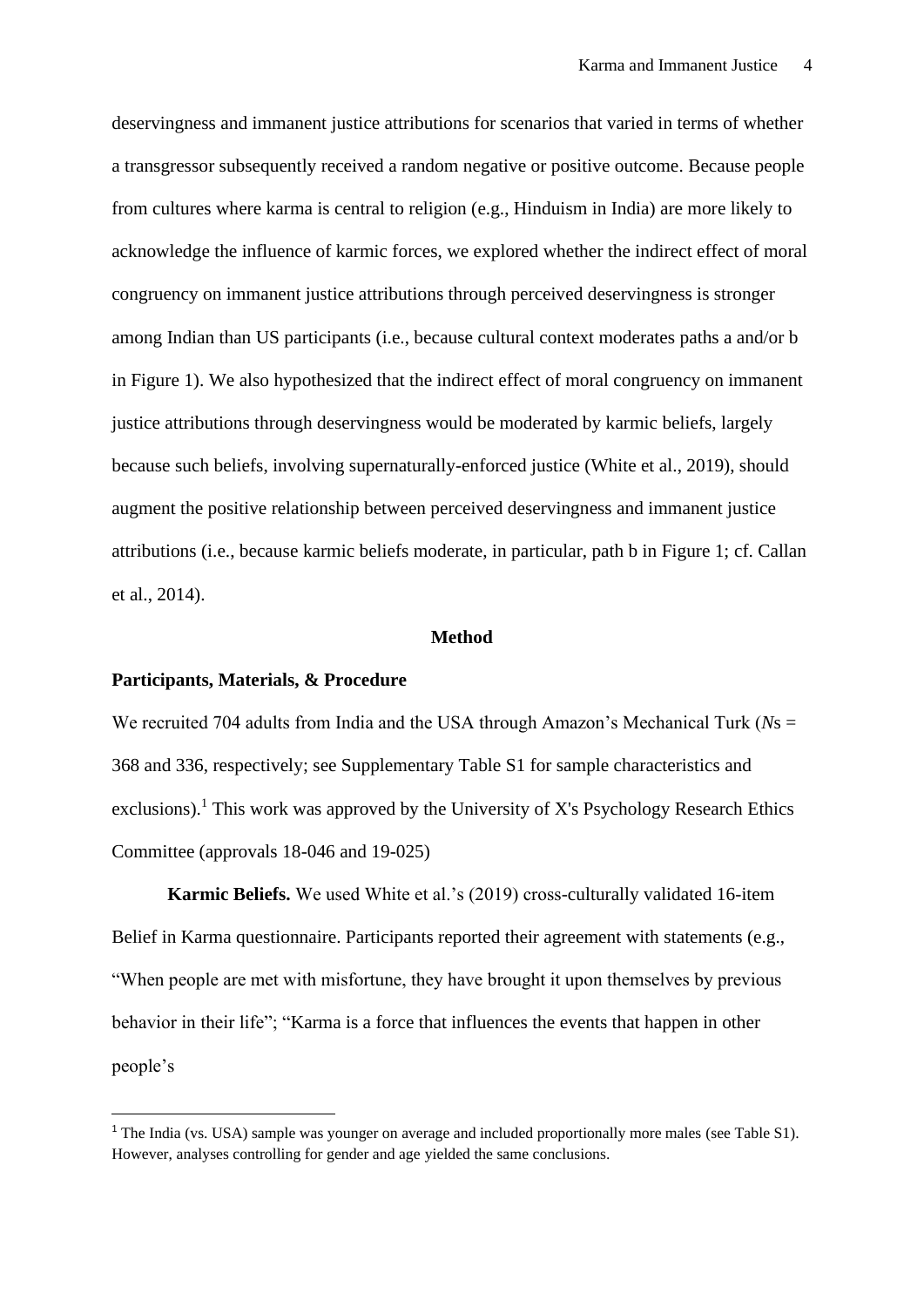lives") using a 1 (*strongly disagree*) to 5 (*strongly agree*) scale. The measure showed good internal consistency ( $\alpha$  = .94).

**Scenarios.** Following Callan et al. (in press), participants responded to 8 scenarios describing someone engaging in an immoral behavior (e.g., "Frank raped a co-worker") and experiencing either a bad (e.g., "Frank was in a freak car accident") or good (e.g., "Frank won a luxury cruise trip") outcome. For each participant, 4 scenarios involved a morally congruent (bad) outcome for the target and 4 involved a morally incongruent (good) outcome. Thus, each participant responded, one at a time, to 8 scenarios in total, each describing someone engaging in an immoral action and experiencing either a good or bad outcome.

Participants were randomly assigned 1 of 8 different sets of scenarios. The 8 immoral behaviors were the same across sets; the differences between the sets were that the 8 outcomes were cycled through the sets such that each outcome was paired with each behavior statement once across the sets (see supplementary materials). The order of scenario presentation was randomized across participants. The names of the targets were congruent with the cultural context (e.g., Frank vs. Ravi). All the scenarios and questionnaires were presented in English.

**Procedure.** For each scenario, participants first rated the extent to which they believed the target deserved the outcome (e.g., "To what extent do you believe that Frank deserved to be in a freak car accident?"), followed by rating their belief that the person's immoral behavior caused the outcome (e.g., "To what extent do you believe that Frank's freak car accident was a result of him raping a co-worker?"; cf. Harvey & Callan, 2014; Harvey et al., 2017). Both ratings were assessed using a 7-point scale (1 = *not at all*, 7 = *a great deal*). Prior to the main block, participants completed a practice trial, and we included two attention/comprehension checks in the experiment (e.g., "This question is an attention check. Please select 'a great deal' for both statements below") and a CAPTCHA as a final screening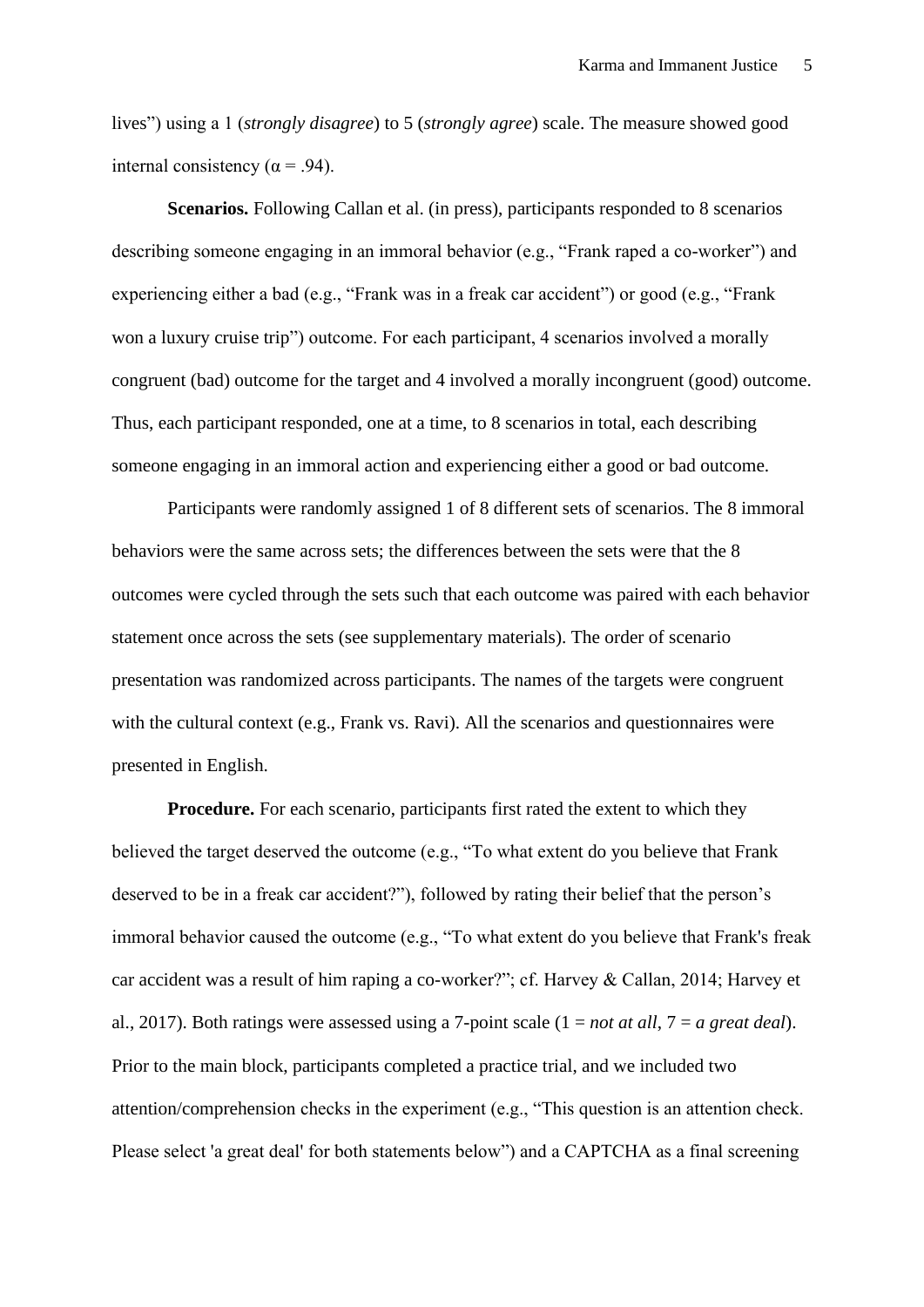item. Participants responded to the 8 scenarios and completed the Belief in Karma questionnaire in a randomized order, followed by demographic questions. Data are available at osf.io/m4yfv/.

### **Results**

To account for potential cross-cultural response biases, karmic beliefs, perceived deservingness, and immanent justice attributions were standardized within culture prior to analyses (see Fischer, 2004).<sup>2</sup> Given the hierarchical structure of our data (i.e., we asked a sample of participants to respond to a sample of scenarios), analyses were performed using linear mixed effects modelling, which accounts for random effects of scenarios and participants (see Judd et al., 2012). We tested whether the indirect effect of moral congruency on immanent justice attributions through perceived deservingness varied as a function of the cultural context and karmic beliefs by conducting a moderated mediation analysis following the sequential steps approach advocated by Muller et al. (2005; see also Yzerbyt et al., 2018). Following this procedure, we fit three statistical models: Model 1 tested the overall effect of moral congruency on immanent justice attributions and whether it was moderated by karmic beliefs and/or cultural context (moderation of c-path, Figure 1). Model 2 tested whether the effect of moral congruency on perceived deservingness was moderated by karmic beliefs and/or cultural context (moderation of a-path, Figure 1). Model 3 tested whether the relationship between perceived deservingness and immanent justice attributions was moderated by karmic beliefs and/or cultural context (moderation of b-path, Figure 1) while controlling for the effect of moral congruency and its interactions with karmic beliefs and cultural context (moderation of c' path, Figure 1).

According to Muller et al. (2005; Yzerbyt et al., 2018), moderated mediation is evident when a moderator variable significantly moderates at least one path (path a or b, Figure 1) in

<sup>2</sup> Analyses using the raw scores yielded the same conclusions. See Supplementary Table S2 and Figure S2.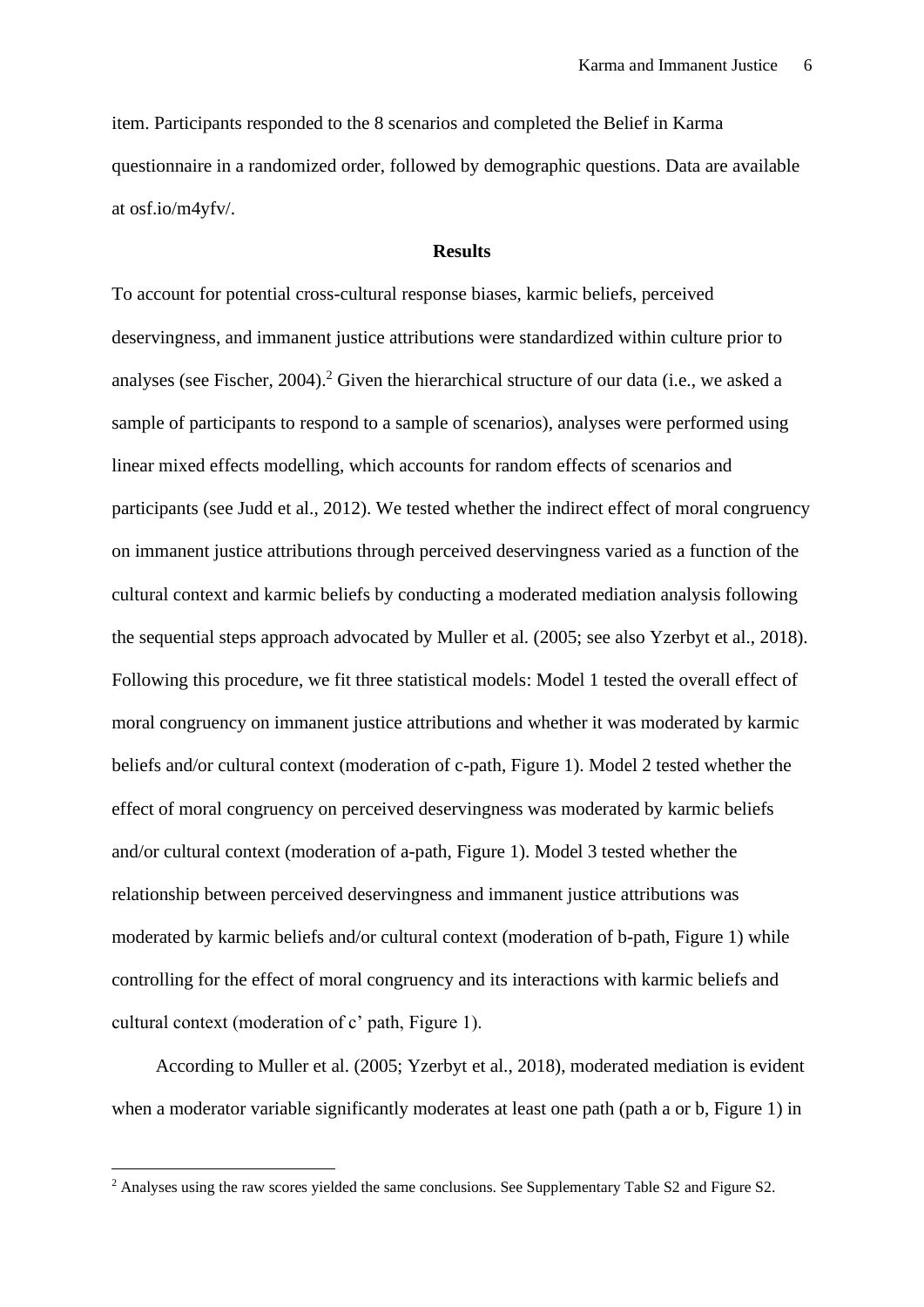the causal process linking a predictor to an outcome via a mediator *and* when the remaining unmoderated path is statistically significant. In our case, to claim moderated mediation, karmic beliefs and/or cultural context must significantly moderate the effect of moral congruency on perceived deservingness (moderation of the a-path, Figure 1, tested in Model 2) *and* the partial effect of perceived deservingness on immanent justice attributions must be statistically significant (i.e., the b-path, Figure 1, tested in Model 3). Moderated mediation would also occur if karmic beliefs and/or cultural context significantly moderated the relationship between perceived deservingness and immanent justice attributions (moderation of the b-path, Figure 1, tested in Model 3) and the overall effect of moral congruency on perceived deservingness was statistically significant (i.e., the a-path, Figure 1, tested in Model 2).

For Model 1, immanent justice attributions were fit with a linear mixed effects model using the lme4 package (Bates et al., 2015, v. 1.1-21) in R (v. 3.6.0). The model included fixed effects for Congruency (congruent vs. incongruent, coded 0.5 and -0.5, respectively), Cultural Context (USA vs. India, weighted contrast coded +.523 and -.477, respectively, given different sample sizes between countries), Karmic Beliefs, and the Congruency X Cultural Context and Congruency X Karmic Belief interactions. We included random intercepts for participants and scenarios, and random slopes by participants for the effects of Congruency (random effects could covary).<sup>3</sup> We used Satterthwaite approximations to calculate *p*-values using lmerTest (Kuznetsova et al., 2016, v. 3.1-0).

Analyses revealed a significant overall effect of Congruency on immanent justice attributions (c-path, Figure 1), which was moderated by both Cultural Context and Karmic Beliefs (Table 1 – Model 1). For the Congruency X Cultural Context interaction, simple

<sup>&</sup>lt;sup>3</sup> Random effects estimates for each of the three models we fit are shown in the supplementary materials (Table S2).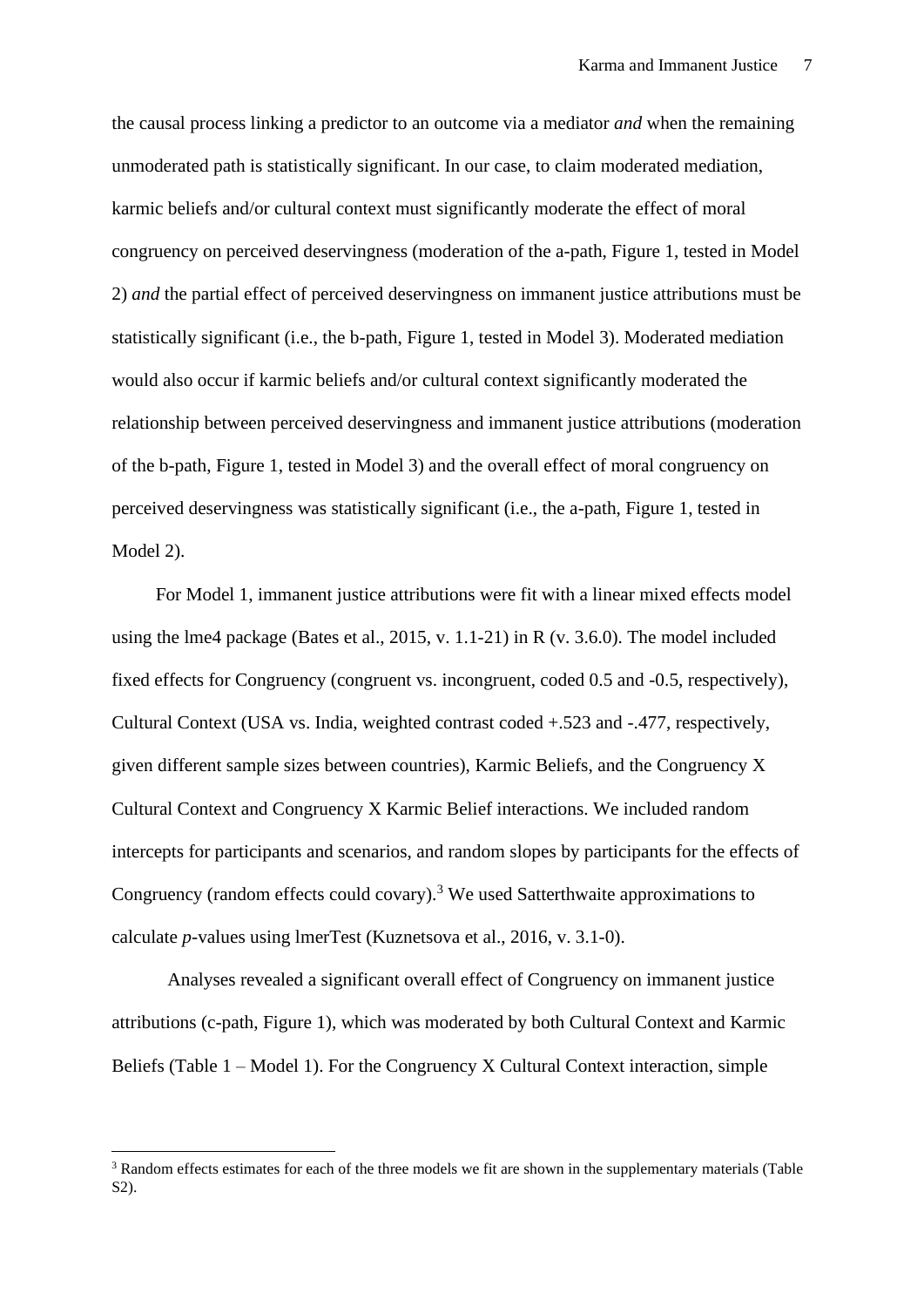effects analyses by refitting the model using dummy coding revealed that the effect of Congruency on immanent justice attributions was larger in the USA,  $b = 0.775$ ,  $se = 0.050$ , 95% CI = [0.677,0.872]; *t*(549) = 15.59, *p* < .001, than India, *b* = 0.370, *se* = 0.048, 95% CI =  $[0.277, 0.464]$ ;  $t(519.40) = 7.75$ ,  $p < .001$ . Karmic Beliefs were more strongly associated with immanent justice attributions when the outcomes were congruent,  $b = 0.567$ ,  $se = 0.025$ , 95%  $CI = [0.518, 0.616]$ ;  $t(699.90) = 22.85$ ,  $p < .001$ , than incongruent,  $b = 0.173$ ,  $se = 0.030$ , 95%  $CI = [0.113, 0.232]$ ;  $t(700.84) = 5.67$ ,  $p < .001$  (see Supplementary Figure S1).

For Model 2, we ran the same linear mixed effects model with deservingness ratings as criterion. Both Cultural Context and Karmic Beliefs moderated the path between congruency and perceived deservingness (i.e., the a-path in Figure 1; see Table  $1 -$  Model 2). Simple effects analyses revealed that the effect of Congruency on deservingness was larger in the USA, *b* = 1.327, *se* = 0.057, 95% CI = [1.215,1.440]; *t*(609.20) = 23.17, *p* < .001, than India,  $b = 0.398$ ,  $se = 0.055$ , 95% CI = [0.290,0.506];  $t(584.60) = 7.23$ ,  $p < .001$  (Figure 2A). Karmic Beliefs were more strongly associated with deservingness when the outcomes were morally congruent, *b* = 0.212, *se* = 0.025, 95% CI = [0.164,0.260]; *t*(699.54) = 8.63, *p* < .001, than incongruent,  $b = 0.088$ ,  $se = 0.030$ ,  $95\%$  CI = [0.029,0.147];  $t(700.02) = 2.90$ ,  $p = .004$ (Figure 2B).

For Model 3, we ran a linear mixed effects model that included Congruency, Cultural Context, Karmic Beliefs, Deservingness, and the Congruency X Cultural Context, Congruency X Karmic Beliefs, Deservingness X Cultural Context and Deservingness X Karmic Beliefs interactions as fixed effects predictors and immanent justice attributions as the criterion (this model additionally included random slopes by participants and scenarios for the associations with deservingness). As shown in Table 1 (Model 3), along with deservingness remaining a significant predictor of immanent justice attributions, Karmic Beliefs moderated the association between perceived deservingness and immanent justice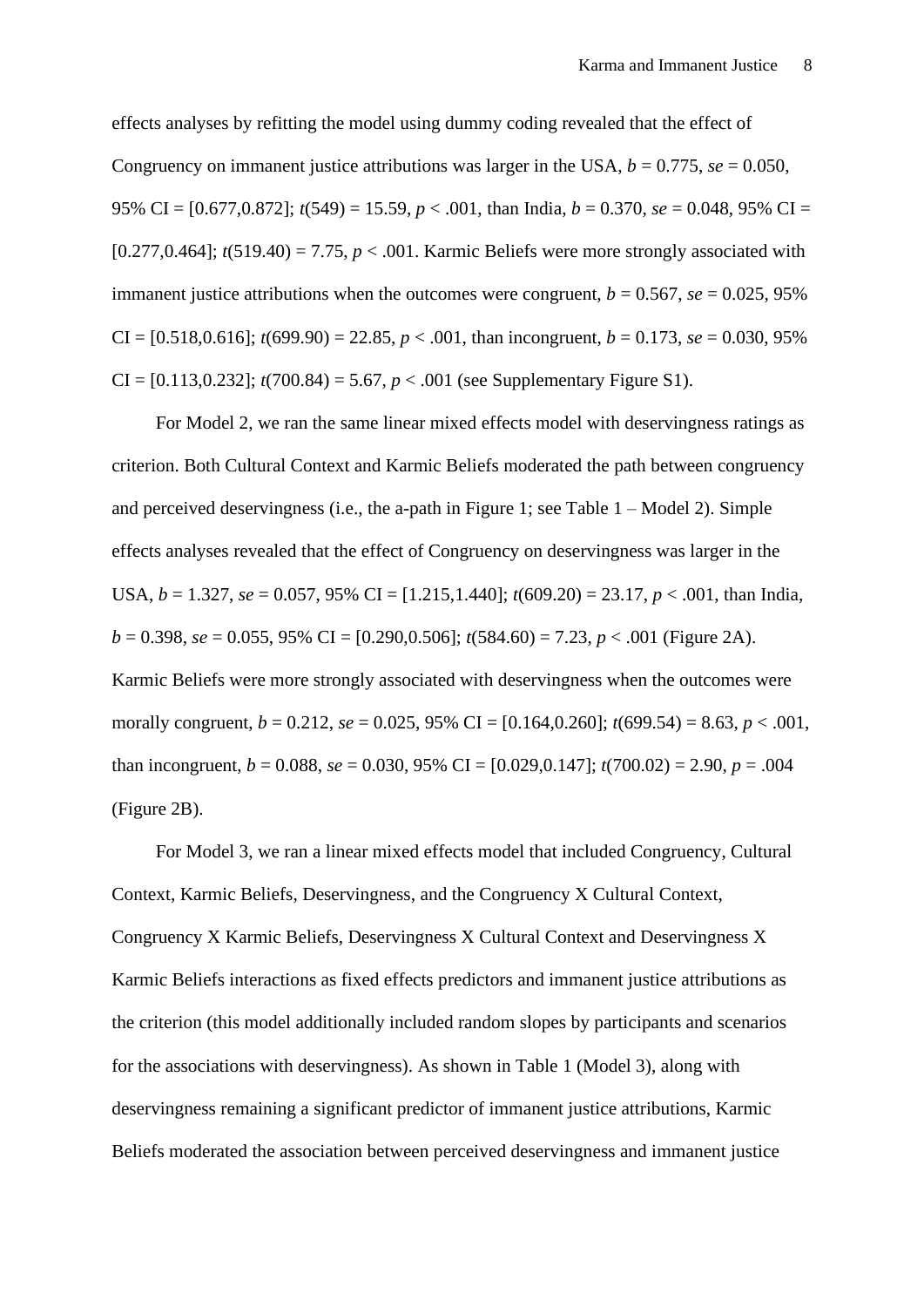attributions (b-path in Figure 1), but cultural context did not (Figure 2C). The relationship between deservingness and immanent justice attributions was stronger at higher, *b* = 0.441, *se*  $= 0.025, 95\% \text{ CI} = [0.535, 0.712]; t(598) = 17.50, p < .001$ , than lower,  $b = 0.101$ ,  $se = 0.024$ , 95% CI = [0.392,0.491]; *t*(560.90) = 4.19, *p* < .001, Karmic Beliefs (Figure 2D). Tests of simple mediation for both moderators are presented in the supplementary materials (see Table S3).

In summary, the indirect effect of moral congruency on immanent justice attributions via perceived deservingness was moderated by both cultural context and karmic beliefs (i.e., was stronger for people higher in karmic beliefs and participants from the USA) because karmic beliefs and cultural context moderated the effect of congruency on perceived deservingness (moderation of a-path, Figure 1) and the path between deservingness and immanent justice attributions was statistically significant (b-path, Figure 1). The indirect effect of moral congruency on immanent justice attributions via perceived deservingness was further moderated by karmic beliefs because they moderated the relationship between deservingness and immanent justice attributions (moderation of b-path, Figure 1) and the overall effect of congruency on deservingness was statistically significant (a-path, Figure 1).

### **Discussion**

Karmic beliefs center on the notion that actions bring about morally congruent outcomes within and across lifetimes, whereas immanent justice reasoning entails causally attributing a specific random outcome to someone's prior moral actions. The results we report here offer important new insights into the role that karmic beliefs play in immanent justice reasoning. White et al. (2019b) characterized karma as a source of supernatural *justice* but did not measure judgments of justice or deservingness in the context of participants' immanent justice attributions. We therefore extend their research by showing that the mediated effect of congruency on immanent justice attributions through perceived deservingness varied as a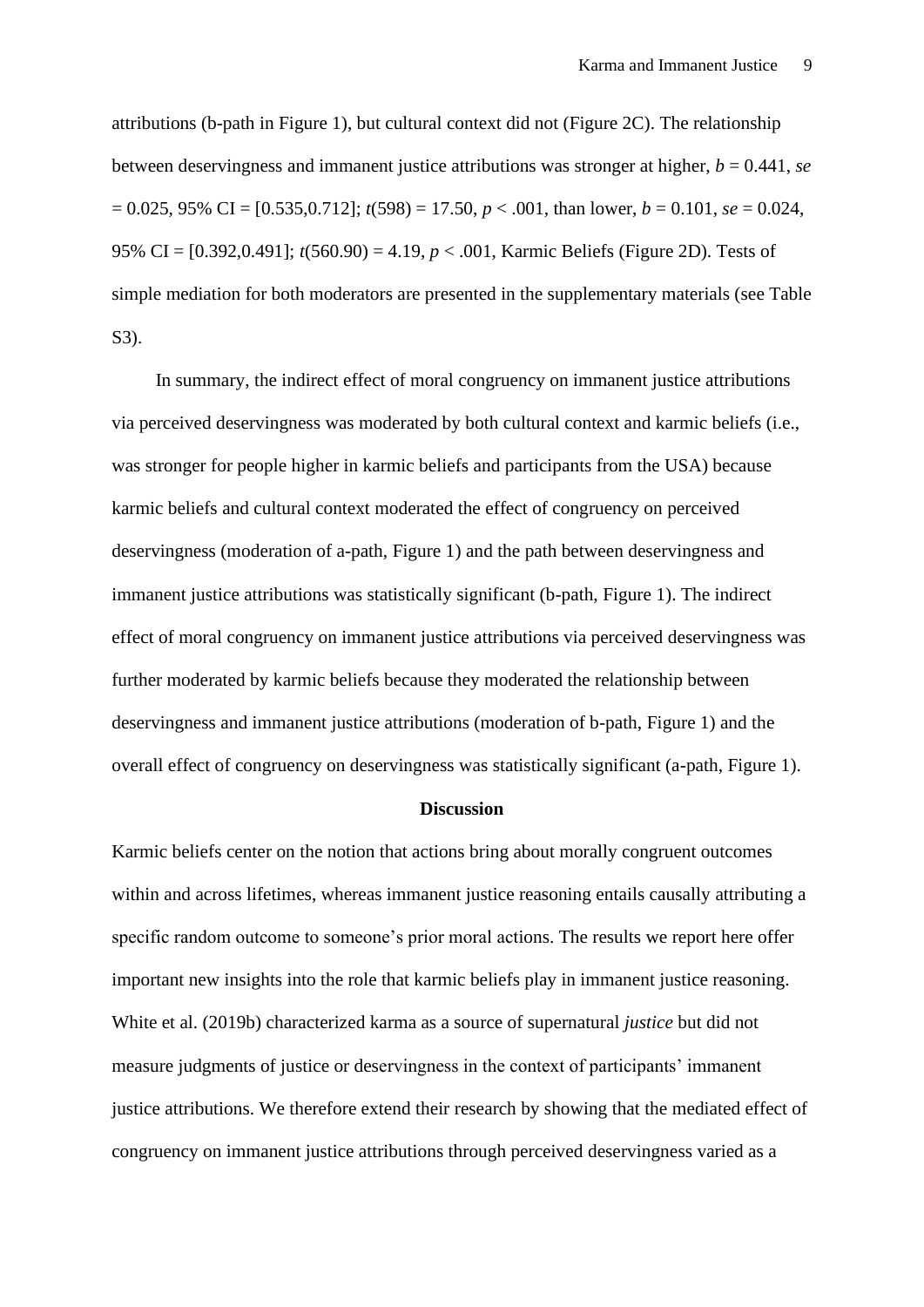function of karmic beliefs, because they (a) strengthened the effect of moral congruency on perceived deservingness and there was a partial effect of deservingness on immanent justice attributions, and (b) increased the positive relationship between deservingness and immanent justice attributions and there was an overall effect of congruency on deservingness. Moderation of the relationship between deservingness and immanent justice reasoning by karmic belief observed in the current research resonates with research showing that other supernatural beliefs—specifically, general religiosity and magical ideation among Western participants (Callan et al., 2014)—augment immanent justice effects. Future research would benefit from exploring the degree to which karmic beliefs uniquely moderate the effect of moral congruency on immanent justice reasoning through deservingness over and above other individual differences in supernatural belief.

We also found that the mediated effect of congruency on immanent justice attributions through deservingness was robust across cultures but was stronger in the USA than India. One explanation for weaker effects in India is that the scenarios we used may have been more culturally specific to a Western context and therefore less relevant or recognizable to our Indian participants. Another potential explanation is that each scenario involved a target experiencing a deserved or undeserved outcome later *in this life*, but because of beliefs that supernatural justice can operate across multiple reincarnations, our Indian participants may have causally attributed the bad *and* good outcomes to moral actions in *past lives* regardless of the target's actions *in this life* (see White & Norenzayan, 2019). It is therefore important for future research to use scenarios more specific to given cultural or religious beliefs (e.g., where outcomes and moral actions are expected to cut across reincarnations) and to gauge respondents' reasons for their judgments (e.g., via thought listing). Notwithstanding these differences, our results provide evidence that karmic beliefs,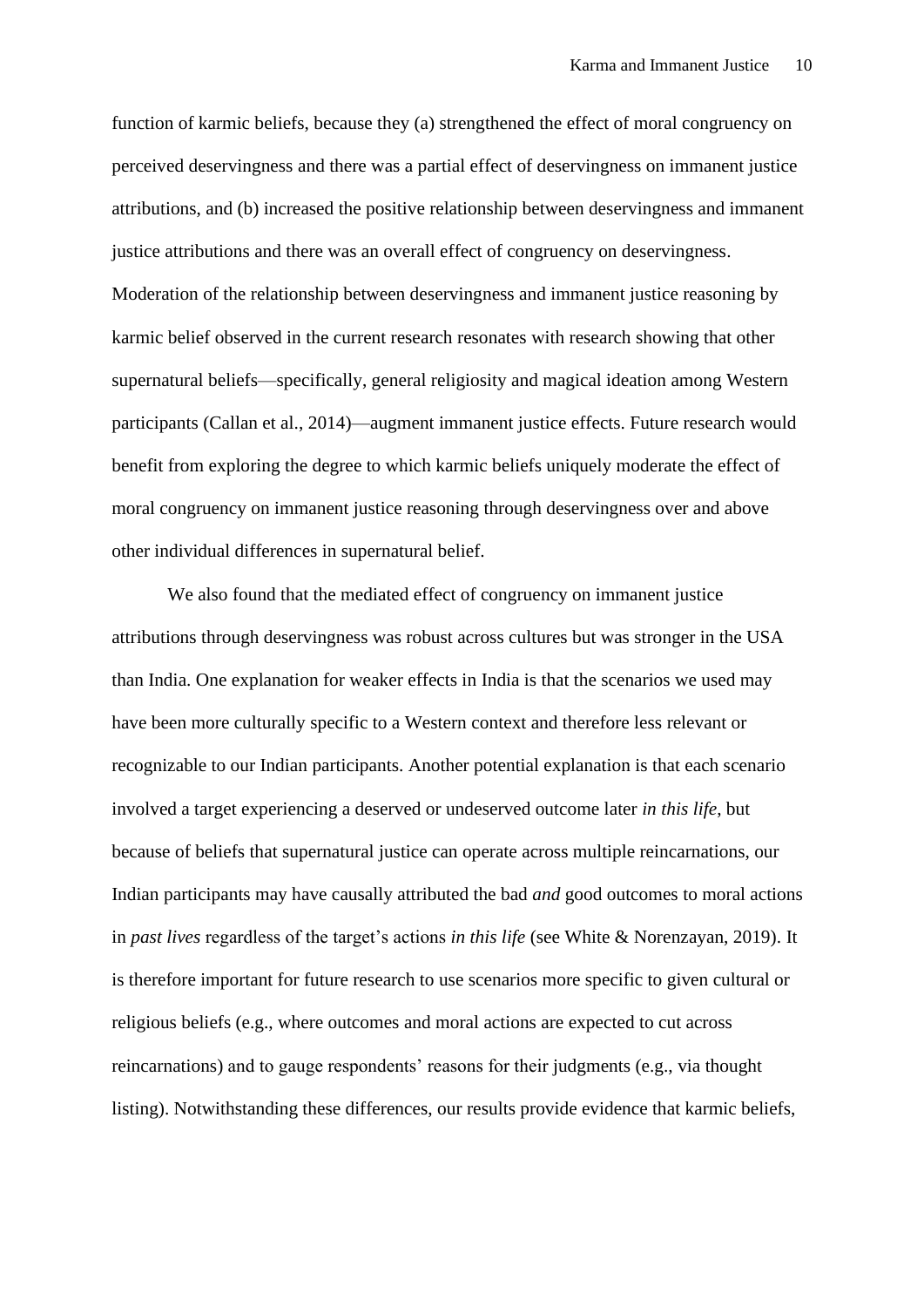regardless of the specific cultural context we investigated, moderated the link between deservingness and immanent justice accounts of events.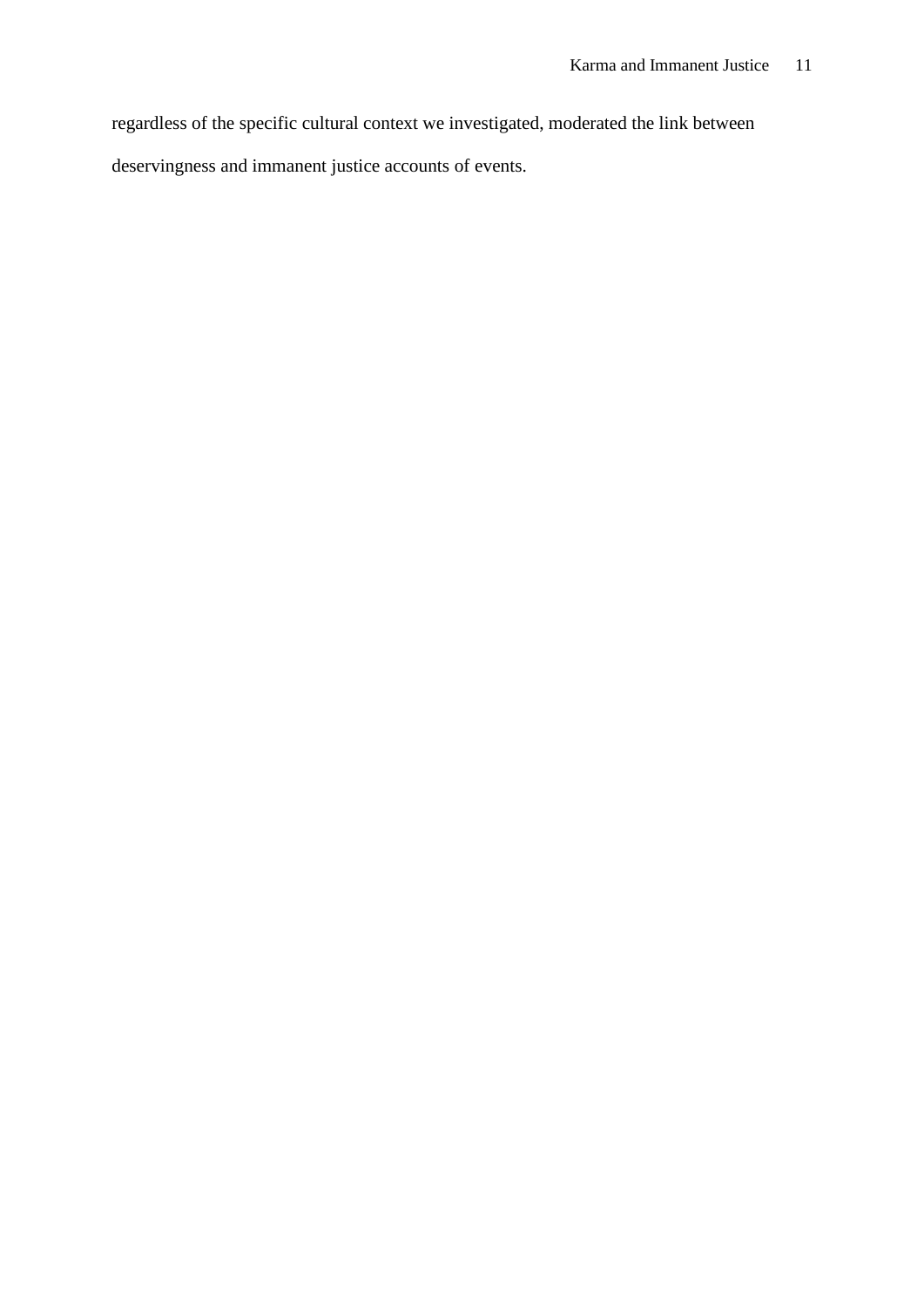#### **References**

- Bates, D., Maechler, M., Bolker, B., & Walker, S. (2015). Fitting Linear Mixed-Effects Models Using lme4. *Journal of Statistical Software, 67*(1), 1-48.
- Callan, M.J., Moreton, J., & Hughes, G. (in press). Immanent justice reasoning by spatial proximity. *Social Psychological and Personality Science.*
- Callan, M.J., Sutton, R.M., Harvey, A.J., & Dawtry, R.J. (2014). Immanent justice reasoning: Theory, research, and current directions. *Advances in Experimental Social Psychology, 49*, 105-161.
- Fischer, R. (2004). Standardization to account for cross-cultural response bias: A classification of score adjustment procedures and review of research in JCCP. *Journal of Cross-Cultural Psychology*, *35*(3), 263-282.
- Harvey, A.J., & Callan, M.J. (2014). The role of religiosity in ultimate and immanent justice reasoning. *Personality and Individual Differences, 56*, 193-196.
- Harvey, A.J., Callan, M.J., Sutton, R.M., Foulsham, T., & Matthews, W.J. (2017). Selective exposure to deserved outcomes. *Journal of Experimental Social Psychology, 69*, 33- 43.
- Judd, C. M., Westfall, J., & Kenny, D. A. (2012). Treating stimuli as a random factor in social psychology: A new and comprehensive solution to a pervasive but largely ignored problem. *Journal of Personality and Social Psychology, 103*(1), 54-69.
- Kuznetsova, K., Brockhoff, P.B., & Christensen, R.H.B. (2016). lmerTest: Tests in Linear Mixed Effects Models. R package version 2.0-36. http://CRAN.R-project.org/ package=lmerTest
- Lerner, M.J. (1980). *The belief in a just world: A fundamental delusion.* New York: Plenum.
- McCurry, J. (2011). Tokyo governor apologises for calling tsunami 'divine punishment'. Guardian.co.uk. Retrieved from: http://www.guardian.co.uk/world/2011/mar/15/tokyo-governor-tsunami-punishment.
- Muller, D., Judd, C. M., & Yzerbyt, V.Y. (2005). When moderation is mediated and mediation is moderated. *Journal of Personality and Social Psychology, 89*(6), 852- 863.
- Suchday, S., Santoro, A. F., Ramanayake, N., Lewin, H., & Almeida, M. (2018). Religion, spirituality, globalization reflected in life beliefs among urban Asian Indian youth. *Psychology of Religion and Spirituality, 10*(2), 146-156.
- White, C.J., & Norenzayan, A. (2019). Belief in karma: How cultural evolution, cognition, and motivations shape belief in supernatural justice. *Advances in Experimental Social Psychology, 60*, 1-63.
- White, C.J., Norenzayan, A., & Schaller, M. (2019). The content and correlates of belief in Karma across cultures. *Personality and Social Psychology Bulletin, 45*(8), 1184-1201.
- Yzerbyt, V., Muller, D., Batailler, C., & Judd, C.M. (2018). New recommendations for testing indirect effects in mediational models: The need to report and test component paths. *Journal of Personality and Social Psychology, 115*(6), 929-943.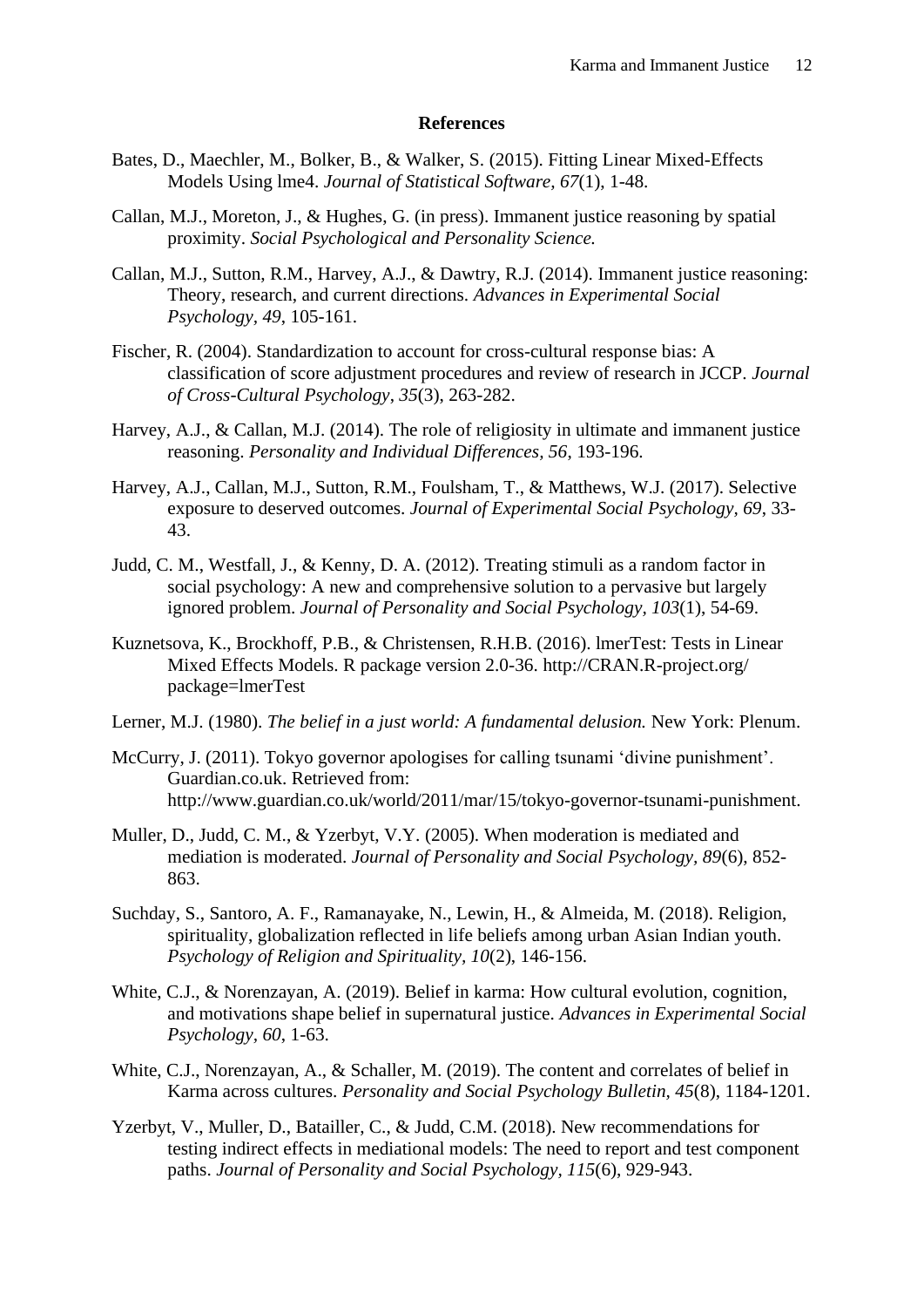### Table 1

|                                  | Model 1<br>(criterion IJ) |          | Model 2<br>(criterion<br>Deservingness) |          | Model 3<br>(criterion IJ) |                      |
|----------------------------------|---------------------------|----------|-----------------------------------------|----------|---------------------------|----------------------|
| Predictors                       | $b$ (se)                  | $t$ (df) | $b$ (se)                                | $t$ (df) | $b$ (se)                  | $t$ (df)             |
| Congruency                       | 0.563                     | $15.43*$ | 0.841                                   | $20.20*$ | 0.278                     | 9.73*                |
|                                  | (0.036)                   | (301.10) | (0.042)                                 | (371.00) | (0.029)                   | (272.30)             |
| <b>Cultural Context</b>          | $-0.000$                  | $-0.00$  | $-0.000$                                | $-0.01$  | $-0.032$                  | $-0.84$              |
|                                  | (0.045)                   | (700.81) | (0.040)                                 | (700.77) | (0.038)                   | (644.44)             |
| <b>Karmic Beliefs</b>            | 0.370                     | $16.35*$ | 0.150                                   | $7.43*$  | 0.350                     | 18.00*               |
|                                  | (0.027)                   | (700.70) | (0.020)                                 | (700.64) | (0.019)                   | (658.04)             |
| Congruency X                     | 0.404                     | $6.27*$  | 0.929                                   | $12.35*$ | 0.230                     | $4.29*$              |
| <b>Cultural Context</b>          | (0.065)                   | (700.28) | (0.075)                                 | (698.87) | (0.054)                   | (584.22)             |
| Congruency X                     | 0.394                     | 12.23*   | 0.124                                   | $3.31*$  | 0.142                     | $5.25*$              |
| Karmic Beliefs                   | (0.032)                   | (700.12) | (0.038)                                 | (698.71) | (0.027)                   | (533.96)             |
| Deservingness                    |                           |          |                                         |          | 0.271<br>(0.019)          | 14.43*<br>(522.84)   |
| Deservingness<br>X Culture       |                           |          |                                         |          | $-0.000$<br>(0.036)       | 0.00<br>(725.01)     |
| Deservingness<br>X Karma Beliefs |                           |          |                                         |          | 0.170<br>(0.016)          | $10.60*$<br>(536.00) |

*Linear Mixed Effects Models for Testing Moderated Mediation of the Effect of Congruency on Immanent Justice Attributions through Perceived Deservingness by Culture and Karmic Beliefs.*

 $Note.$  IJ = Immanent justice. The main effect estimates for cultural context are approximately zero because we standardized the outcomes within cultural contexts.

 $* p < .001.$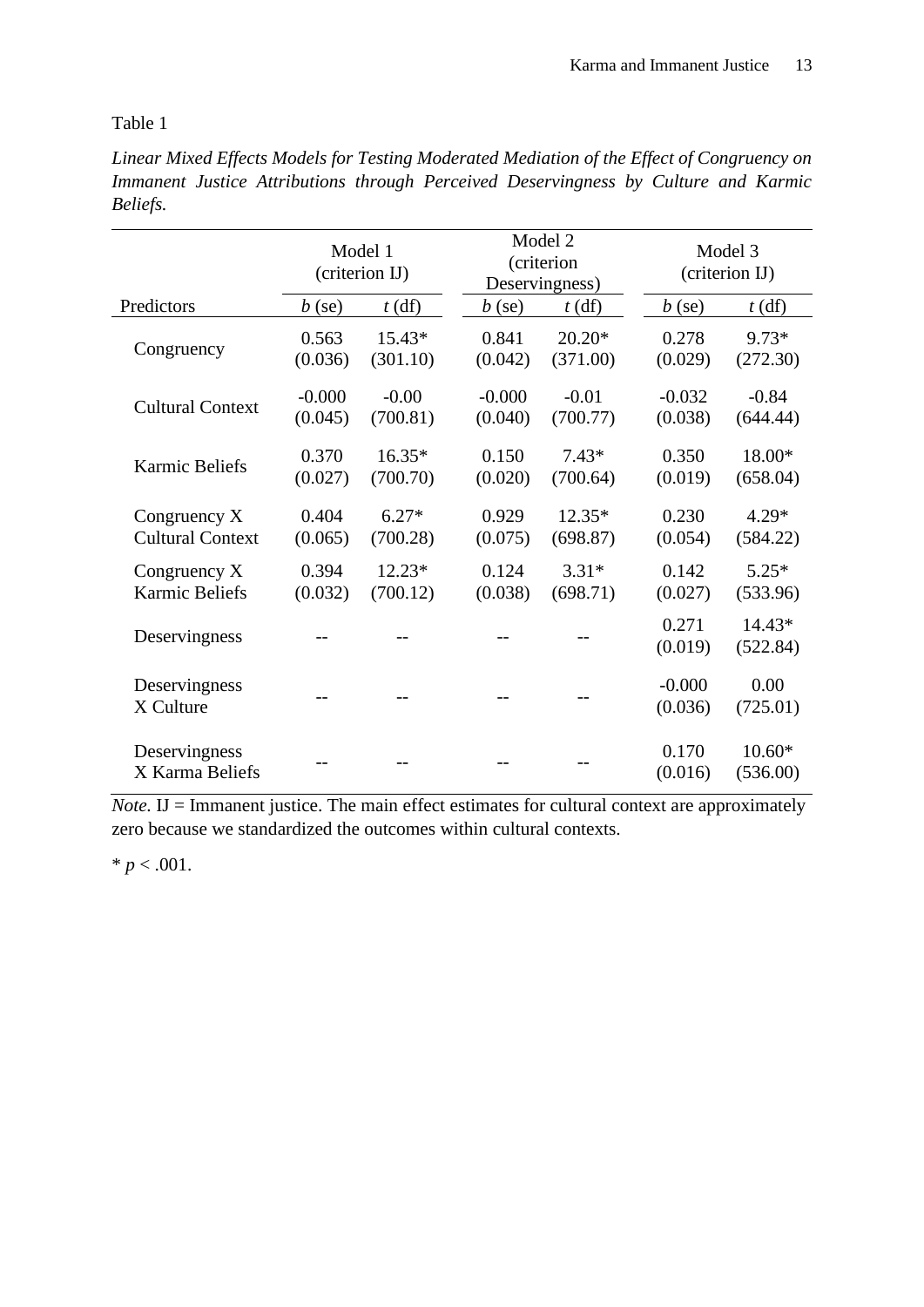

**Figure 1.** Conceptual model of first (a-path) and second (b-path) stage dual moderated mediation in which the indirect effect of moral congruency (bad vs. good outcome for a bad person; congruent vs. incongruent, respectively) on immanent justice attributions through perceived deservingness is moderated by karmic belief and cultural context (India vs. USA). The c (without deservingness) and c' (with deservingness) path denotes the overall and residual direct effects of moral congruency on immanent justice attributions, respectively, which were also specified to be moderated by karmic beliefs and cultural context in our moderated mediation analyses.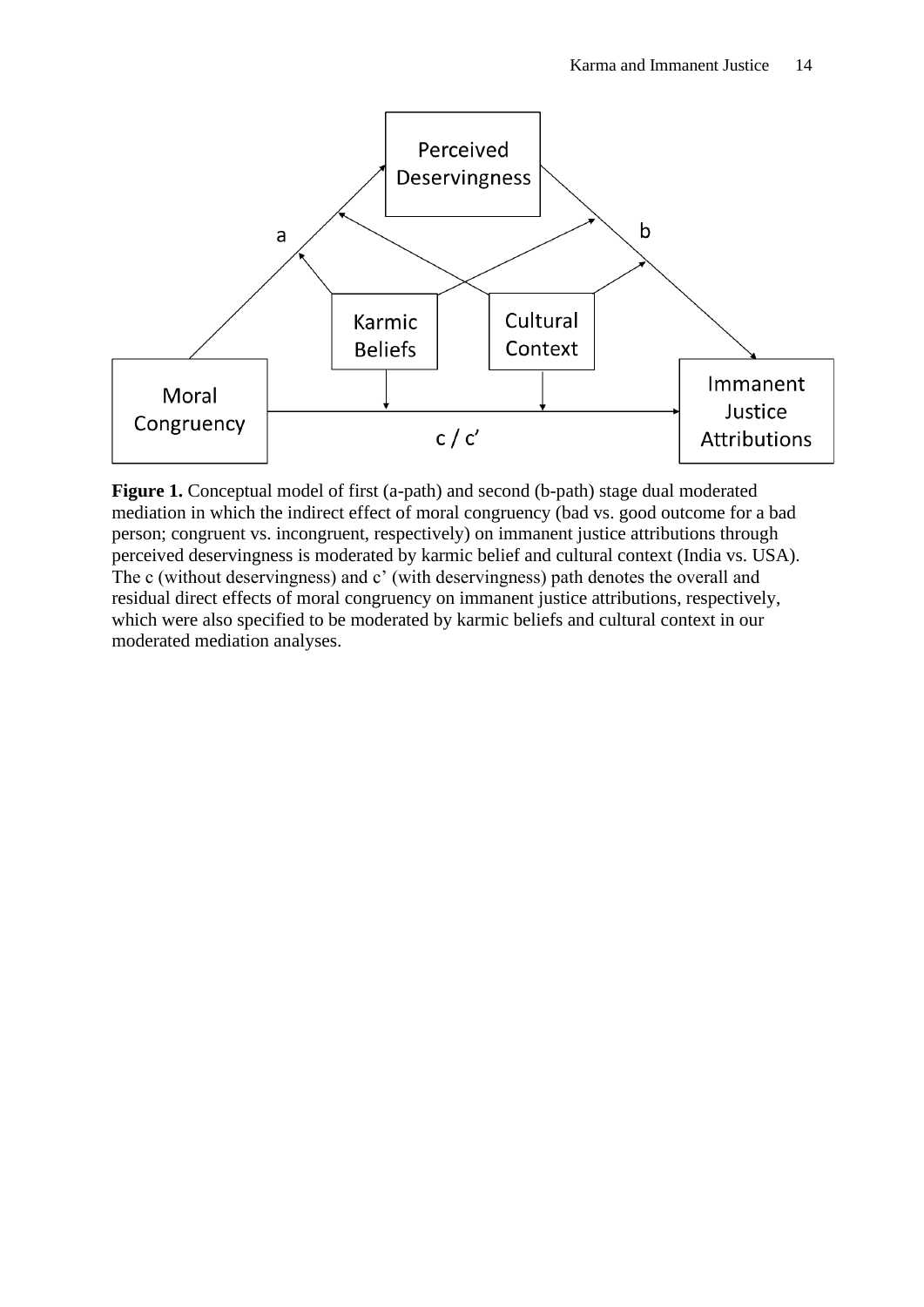

**Figure 2.** The effect of moral congruency on perceived deservingness as a function of cultural context (panel A) and karmic beliefs (panel B) and the relationship between perceived deservingness and immanent justice attributions as a function of cultural context (panel C) and karmic beliefs (panel D). Panels A and B correspond to tests of moderation of the a-path shown in Figure 1, whereas Panels C and D correspond to tests of moderation of the b-path shown in Figure 1. Error bars shown 95% confidence intervals.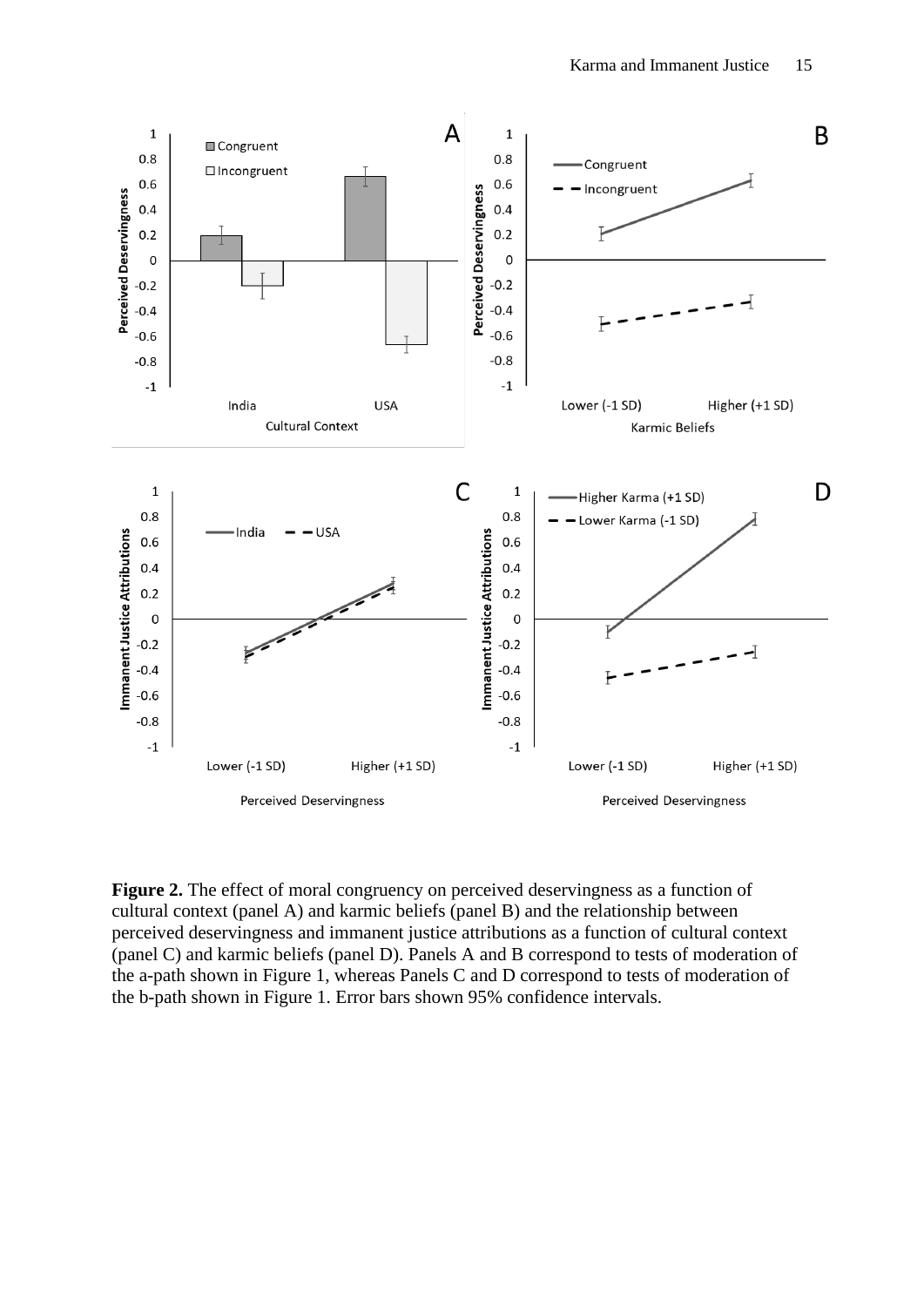| Demographic Composition |            |            |
|-------------------------|------------|------------|
|                         | USA        | India      |
| $\it N$                 | 336        | 368        |
| Gender                  |            |            |
| Female                  | 50.3%      | 32.6%      |
| Male                    | 49.4%      | 67.4%      |
| Non-binary              | 0.3%       | $0.0\%$    |
| Age $M(SD)$             | 35.8(11.5) | 29.9(9.9)  |
| Ethnicity               |            |            |
| Caucasian               | 72.0%      | 0.5%       |
| Asian                   | 8.0%       | 98.4%      |
| Other                   | 20.0%      | 1.1%       |
| Religion                |            |            |
| Christian               | 50.9%      | 12.5%      |
| Atheist / Non-          | 22.6%      | 0.5%       |
| religious               |            |            |
| Hindu                   | 0.6%       | 82.6%      |
| <b>Buddhist</b>         | 1.2%       | 0.0%       |
| Other                   | 24.7%      | 4.3%       |
| Karmic Belief $M(SD)$   | 2.74(1.00) | 3.81(0.49) |

### **ONLINE SUPPLEMENTARY MATERIALS**

**Note.** An additional 51 USA and 227 Indian participants were not included in analyses because they failed at least one of three attention check items (cf. White et al., 2019). There were proportionally more males in the India vs. USA sample,  $\chi^2$  (1) = 23.05, *p* < .001, and the Indian sample was on average younger than the USA sample,  $t(665.68) = -7.16$ ,  $p < .001$ . However, analyses controlling for gender and age and their interaction terms with congruency, cultural context, karma, and deservingness (see Yzerbyt, Muller, & Judd, 2004) yielded nearly identical estimates as those shown across models in the main Table 2.

# **Table S1**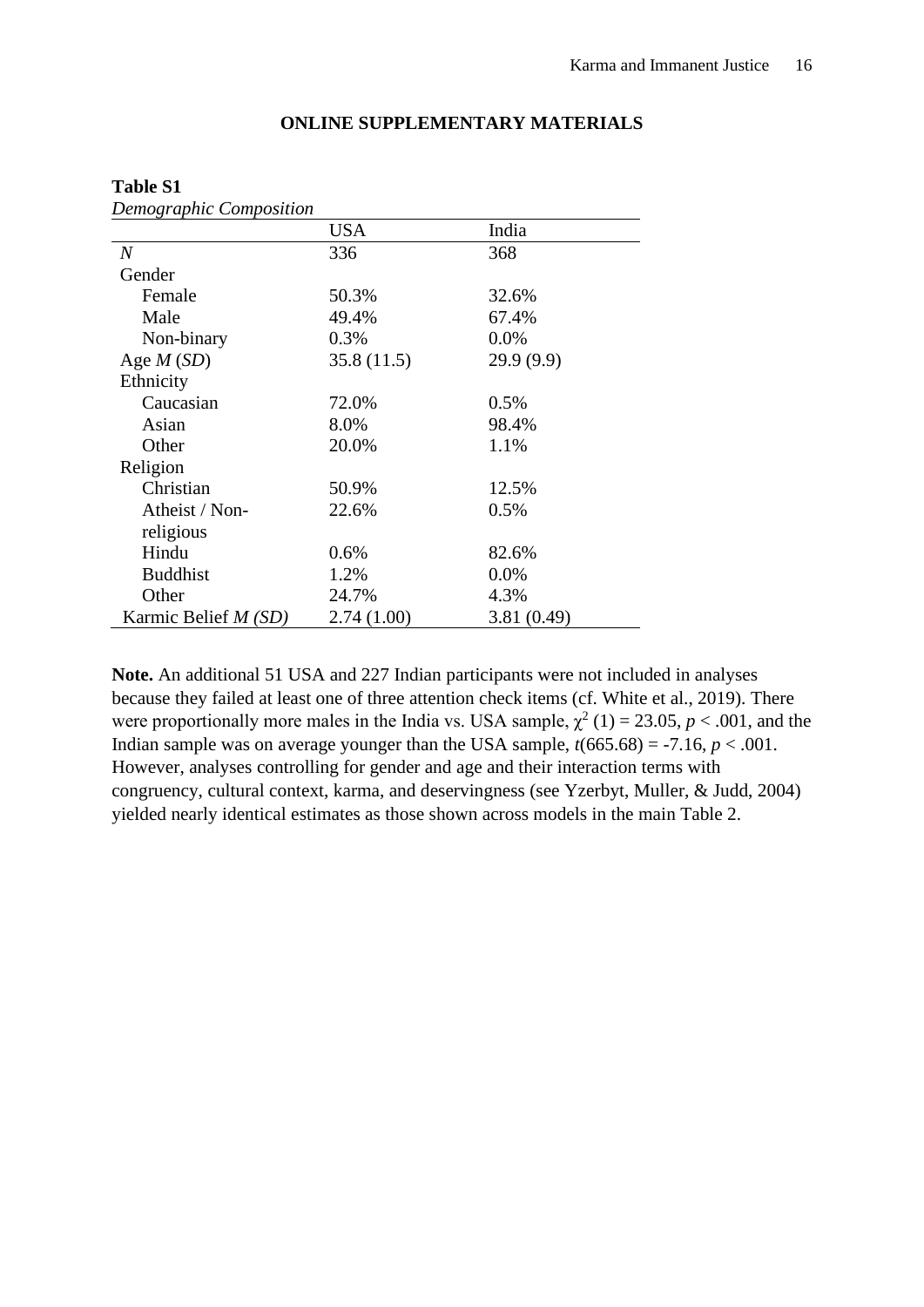## **Immanent Justice Scenarios**

Below are the scenarios used for ratings of deservingness and immanent justice attributions. Participants were randomly assigned to one of the 8 sets of 8 scenarios below. Target names were matched by cultural context (Indian names are presented in brackets).

|                                                                   | (sentence started with same name        |                  |
|-------------------------------------------------------------------|-----------------------------------------|------------------|
| Set 1                                                             | during the task)                        | <b>Condition</b> |
| Frank [Ravi] raped a co-worker                                    | was in a freak car accident             | congruent        |
| Joe [Prasad] robbed a store at                                    |                                         |                  |
| gunpoint                                                          | apartment was destroyed by fire         | congruent        |
| Neil [Ramesh] assaulted a child                                   | contracted a serious illness            | congruent        |
| John [Srinivas] drowned a puppy                                   | was seriously injured by a falling tree | congruent        |
| Ben [Raghu] punched an elderly                                    |                                         |                  |
| woman                                                             | won the lottery                         | incongruent      |
| Tim [Suresh] kidnapped a child                                    | received a major pay-rise at work       | incongruent      |
| Jeff [Sudhakar] beat his wife                                     | won a luxury cruise trip                | incongruent      |
| Mark [Pradeep] deliberately poisoned                              |                                         |                  |
| his neighbor                                                      | received a massive inheritance          | incongruent      |
| Set 2                                                             |                                         |                  |
| Frank [Ravi] raped a co-worker                                    | received a massive inheritance          | incongruent      |
| Joe [Prasad] robbed a store at                                    |                                         |                  |
| gunpoint                                                          | was in a freak car accident             | congruent        |
| Neil [Ramesh] assaulted a child                                   | apartment was destroyed by fire         | congruent        |
| John [Srinivas] drowned a puppy                                   | contracted a serious illness            | congruent        |
| Ben [Raghu] punched an elderly                                    |                                         |                  |
| woman                                                             | was seriously injured by a falling tree | congruent        |
| Tim [Suresh] kidnapped a child                                    | won the lottery                         | incongruent      |
| Jeff [Sudhakar] beat his wife                                     | received a major pay-rise at work       | incongruent      |
| Mark [Pradeep] deliberately poisoned                              |                                         |                  |
| his neighbor                                                      | won a luxury cruise trip                | incongruent      |
| Set 3                                                             |                                         |                  |
| Frank [Ravi] raped a co-worker                                    | won a luxury cruise trip                | incongruent      |
| Joe [Prasad] robbed a store at                                    | received a massive inheritance          |                  |
| gunpoint<br>Neil [Ramesh] assaulted a child                       | was in a freak car accident             | incongruent      |
|                                                                   | apartment was destroyed by fire         | congruent        |
| John [Srinivas] drowned a puppy<br>Ben [Raghu] punched an elderly |                                         | congruent        |
| woman                                                             | contracted a serious illness            | congruent        |
| Tim [Suresh] kidnapped a child                                    | was seriously injured by a falling tree | congruent        |
| Jeff [Sudhakar] beat his wife                                     | won the lottery                         |                  |
| Mark [Pradeep] deliberately poisoned                              |                                         | incongruent      |
| his neighbor                                                      | received a major pay-rise at work       | incongruent      |
| Set 4                                                             |                                         |                  |
| Frank [Ravi] raped a co-worker                                    | received a major pay-rise at work       | incongruent      |
| Joe [Prasad] robbed a store at                                    |                                         |                  |
| gunpoint                                                          | won a luxury cruise trip                | incongruent      |
|                                                                   |                                         |                  |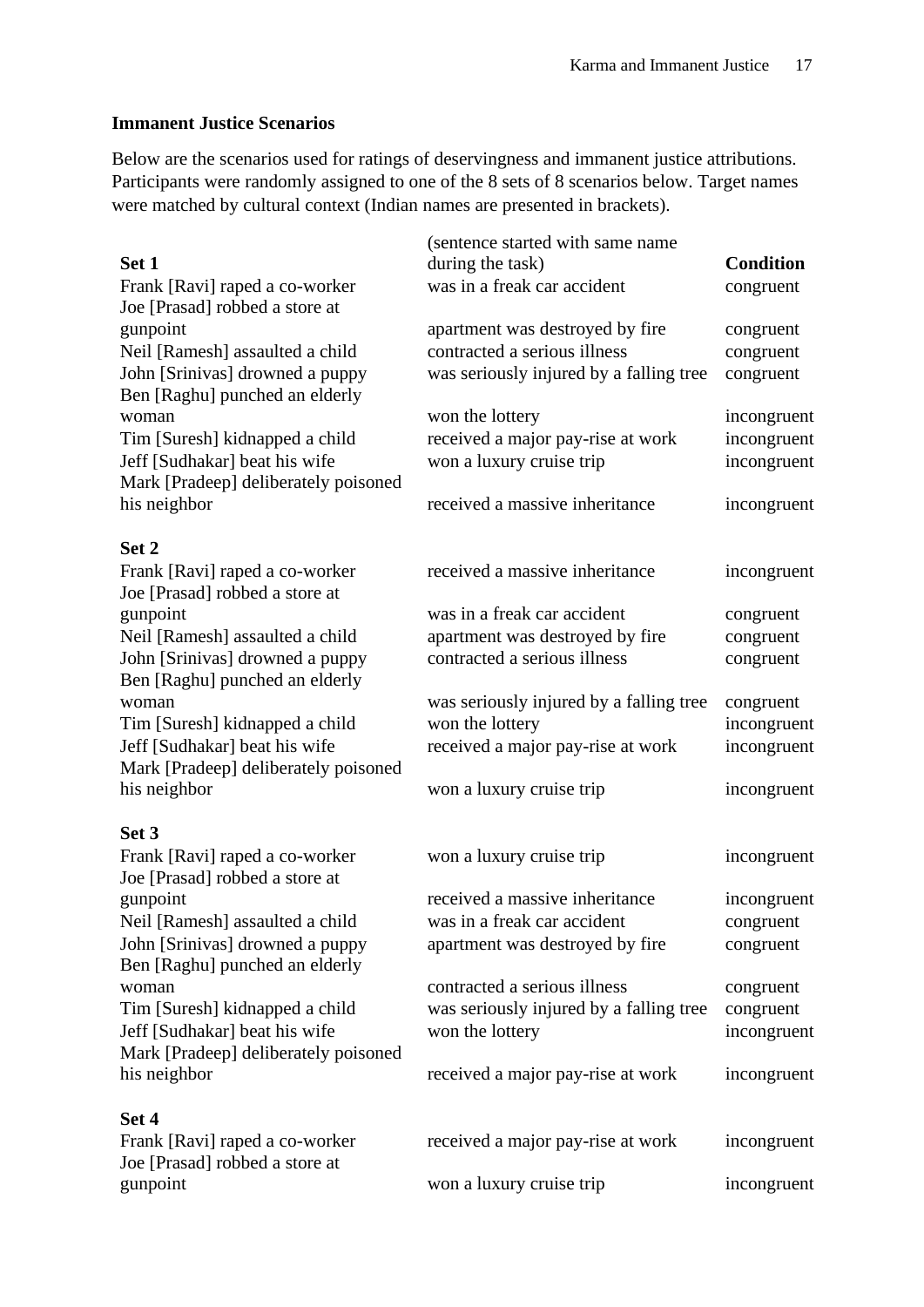| Neil [Ramesh] assaulted a child<br>John [Srinivas] drowned a puppy<br>Ben [Raghu] punched an elderly             | received a massive inheritance<br>was in a freak car accident                                              | incongruent<br>congruent            |
|------------------------------------------------------------------------------------------------------------------|------------------------------------------------------------------------------------------------------------|-------------------------------------|
| woman<br>Tim [Suresh] kidnapped a child<br>Jeff [Sudhakar] beat his wife<br>Mark [Pradeep] deliberately poisoned | apartment was destroyed by fire<br>contracted a serious illness<br>was seriously injured by a falling tree | congruent<br>congruent<br>congruent |
| his neighbor                                                                                                     | won the lottery                                                                                            | incongruent                         |
| Set 5                                                                                                            |                                                                                                            |                                     |
| Frank [Ravi] raped a co-worker<br>Joe [Prasad] robbed a store at                                                 | won the lottery                                                                                            | incongruent                         |
| gunpoint                                                                                                         | received a major pay-rise at work                                                                          | incongruent                         |
| Neil [Ramesh] assaulted a child                                                                                  | won a luxury cruise trip                                                                                   | incongruent                         |
| John [Srinivas] drowned a puppy<br>Ben [Raghu] punched an elderly                                                | received a massive inheritance                                                                             | incongruent                         |
| woman                                                                                                            | was in a freak car accident                                                                                | congruent                           |
| Tim [Suresh] kidnapped a child                                                                                   | apartment was destroyed by fire                                                                            | congruent                           |
| Jeff [Sudhakar] beat his wife<br>Mark [Pradeep] deliberately poisoned                                            | contracted a serious illness                                                                               | congruent                           |
| his neighbor                                                                                                     | was seriously injured by a falling tree                                                                    | congruent                           |
| Set 6                                                                                                            |                                                                                                            |                                     |
| Frank [Ravi] raped a co-worker<br>Joe [Prasad] robbed a store at                                                 | was seriously injured by a falling tree                                                                    | congruent                           |
| gunpoint                                                                                                         | won the lottery                                                                                            | incongruent                         |
| Neil [Ramesh] assaulted a child                                                                                  | received a major pay-rise at work                                                                          | incongruent                         |
| John [Srinivas] drowned a puppy<br>Ben [Raghu] punched an elderly                                                | won a luxury cruise trip                                                                                   | incongruent                         |
| woman                                                                                                            | received a massive inheritance                                                                             | incongruent                         |
| Tim [Suresh] kidnapped a child                                                                                   | was in a freak car accident                                                                                | congruent                           |
| Jeff [Sudhakar] beat his wife<br>Mark [Pradeep] deliberately poisoned                                            | apartment was destroyed by fire                                                                            | congruent                           |
| his neighbor                                                                                                     | contracted a serious illness                                                                               | congruent                           |
| Set 7                                                                                                            |                                                                                                            |                                     |
| Frank [Ravi] raped a co-worker<br>Joe [Prasad] robbed a store at                                                 | contracted a serious illness                                                                               | congruent                           |
| gunpoint                                                                                                         | was seriously injured by a falling tree                                                                    | congruent                           |
| Neil [Ramesh] assaulted a child                                                                                  | won the lottery                                                                                            | incongruent                         |
| John [Srinivas] drowned a puppy<br>Ben [Raghu] punched an elderly                                                | received a major pay-rise at work                                                                          | incongruent                         |
| woman                                                                                                            | won a luxury cruise trip                                                                                   | incongruent                         |
| Tim [Suresh] kidnapped a child                                                                                   | received a massive inheritance                                                                             | incongruent                         |
| Jeff [Sudhakar] beat his wife<br>Mark [Pradeep] deliberately poisoned                                            | was in a freak car accident                                                                                | congruent                           |
| his neighbor                                                                                                     | apartment was destroyed by fire                                                                            | congruent                           |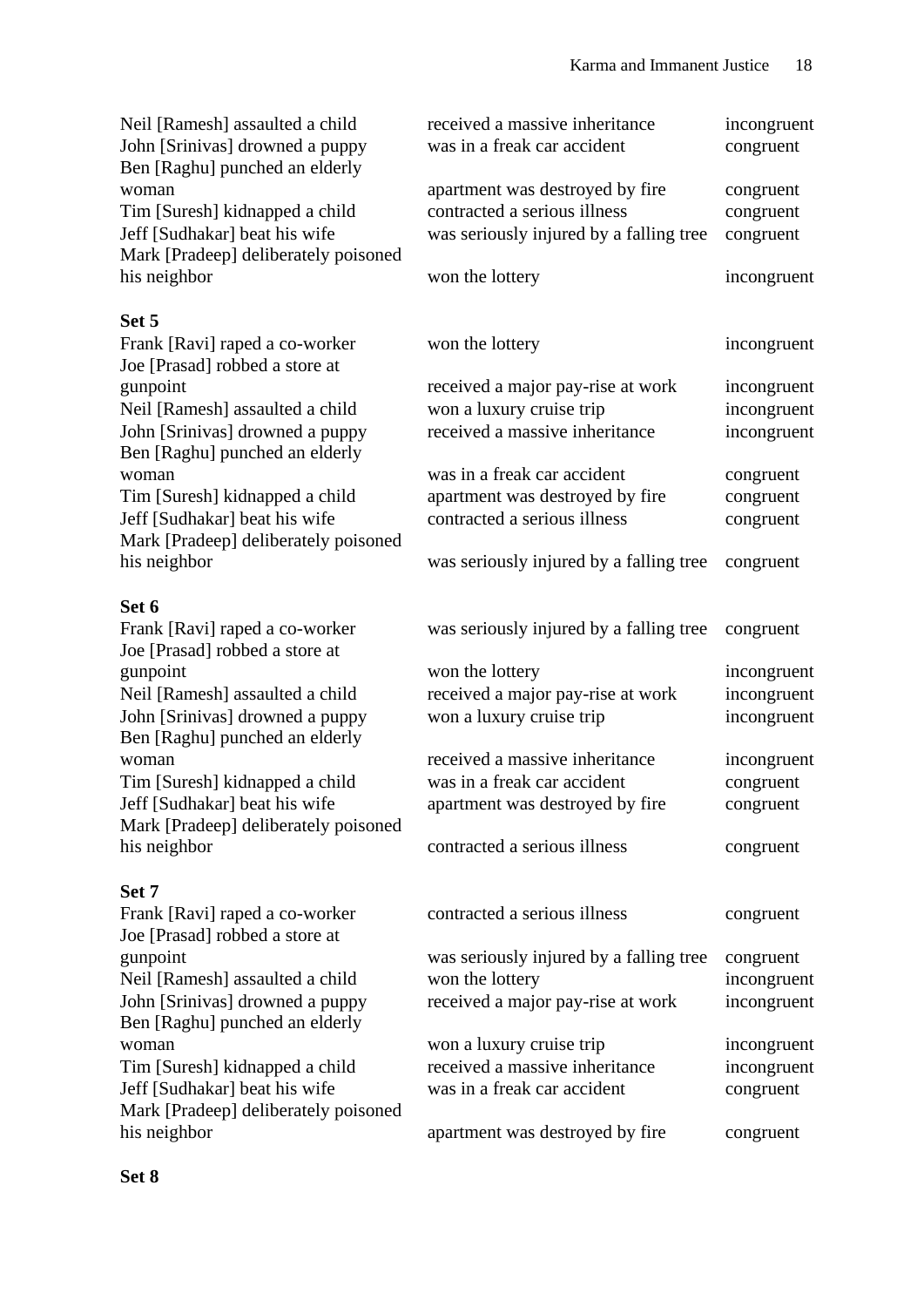| Frank [Ravi] raped a co-worker       | apartment was destroyed by fire         | congruent   |
|--------------------------------------|-----------------------------------------|-------------|
| Joe [Prasad] robbed a store at       |                                         |             |
| gunpoint                             | contracted a serious illness            | congruent   |
| Neil [Ramesh] assaulted a child      | was seriously injured by a falling tree | congruent   |
| John [Srinivas] drowned a puppy      | won the lottery                         | incongruent |
| Ben [Raghu] punched an elderly       |                                         |             |
| woman                                | received a major pay-rise at work       | incongruent |
| Tim [Suresh] kidnapped a child       | won a luxury cruise trip                | incongruent |
| Jeff [Sudhakar] beat his wife        | received a massive inheritance          | incongruent |
| Mark [Pradeep] deliberately poisoned |                                         |             |
| his neighbor                         | was in a freak car accident             | congruent   |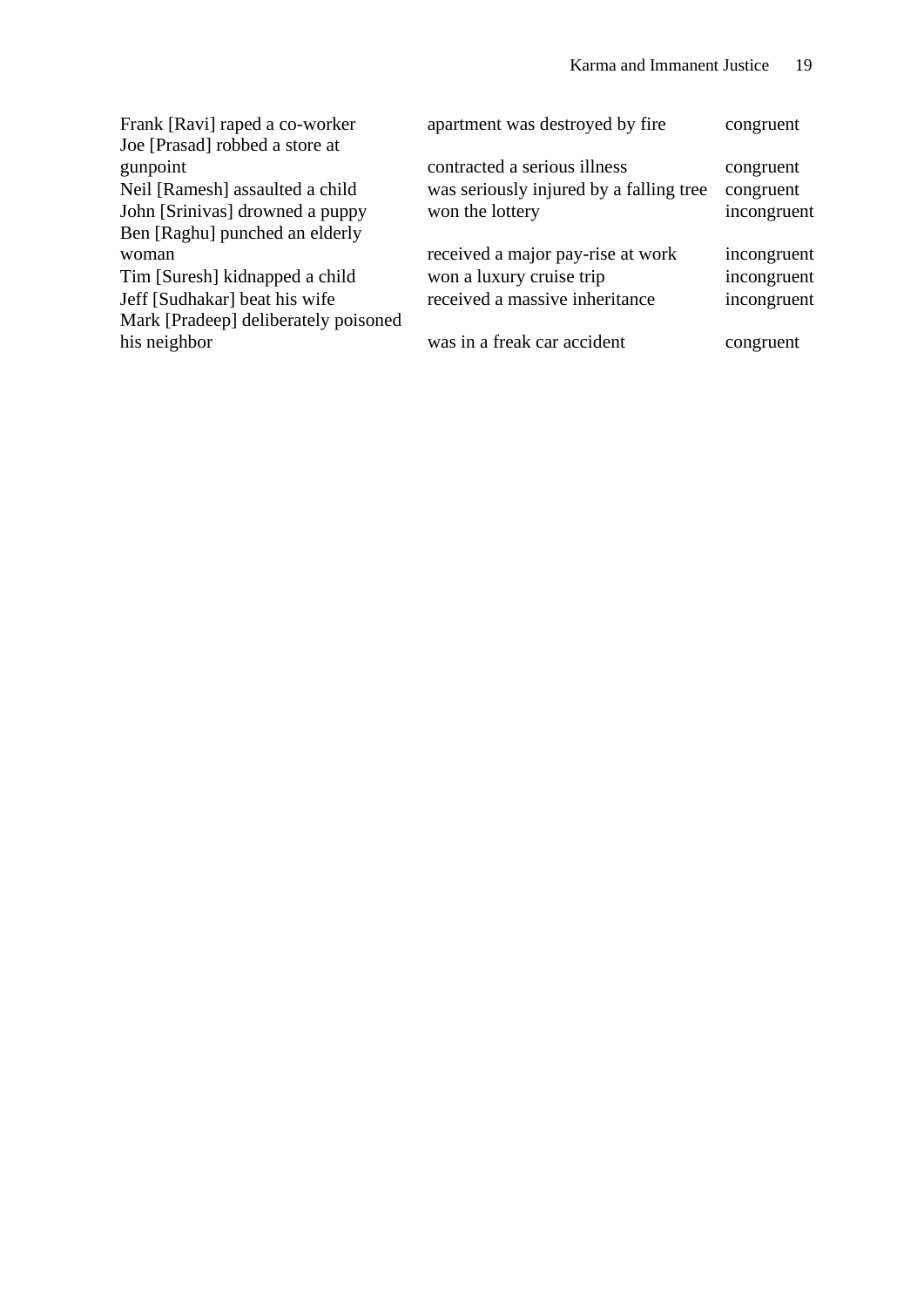# **Table S2**

|                         | Model 1<br>(criterion IJ) |         | Model 2<br>(criterion Deserve) |           | Model 3<br>(criterion IJ) |          |
|-------------------------|---------------------------|---------|--------------------------------|-----------|---------------------------|----------|
| <b>Random Effects</b>   | SD<br>Variance            |         | Variance                       | <b>SD</b> | Variance                  | SD       |
| Participant             |                           |         |                                |           |                           |          |
| Intercept               | 0.328                     | 0.573   | 0.253                          | 0.503     | 0.212                     | 0.460    |
| Congruency              | 0.604                     | 0.777   | 0.858                          | 0.926     | 0.236                     | 0.485    |
| Deserving               |                           |         |                                |           | 0.102                     | 0.319    |
| COVIntercept.Congruency | $-.110$                   | $-.250$ | $-0.111$                       | $-0.237$  | $-0.020$                  | $-0.088$ |
| COVIntercept.Deserve    |                           |         |                                |           | 0.025                     | 0.17     |
| COVCongruency.Deserve   |                           |         |                                |           | $-0.004$                  | $-0.023$ |
| Scenario                |                           |         |                                |           |                           |          |
| Intercept               | 0.005                     | 0.068   | 0.005                          | 0.072     | 0.002                     | 0.044    |
| Deserving               |                           |         |                                |           | 0.002                     | 0.044    |
| COVIntercept.Deserve    |                           |         |                                |           | 0.001                     | 0.342    |
| Residual                | 0.253                     | 0.503   | 0.273                          | 0.522     | 0.201                     | 0.449    |

*Random Effects Estimates for the Linear Mixed Effects Models Reported in Main Table 1*

 $$ 

 $* p < .001$ .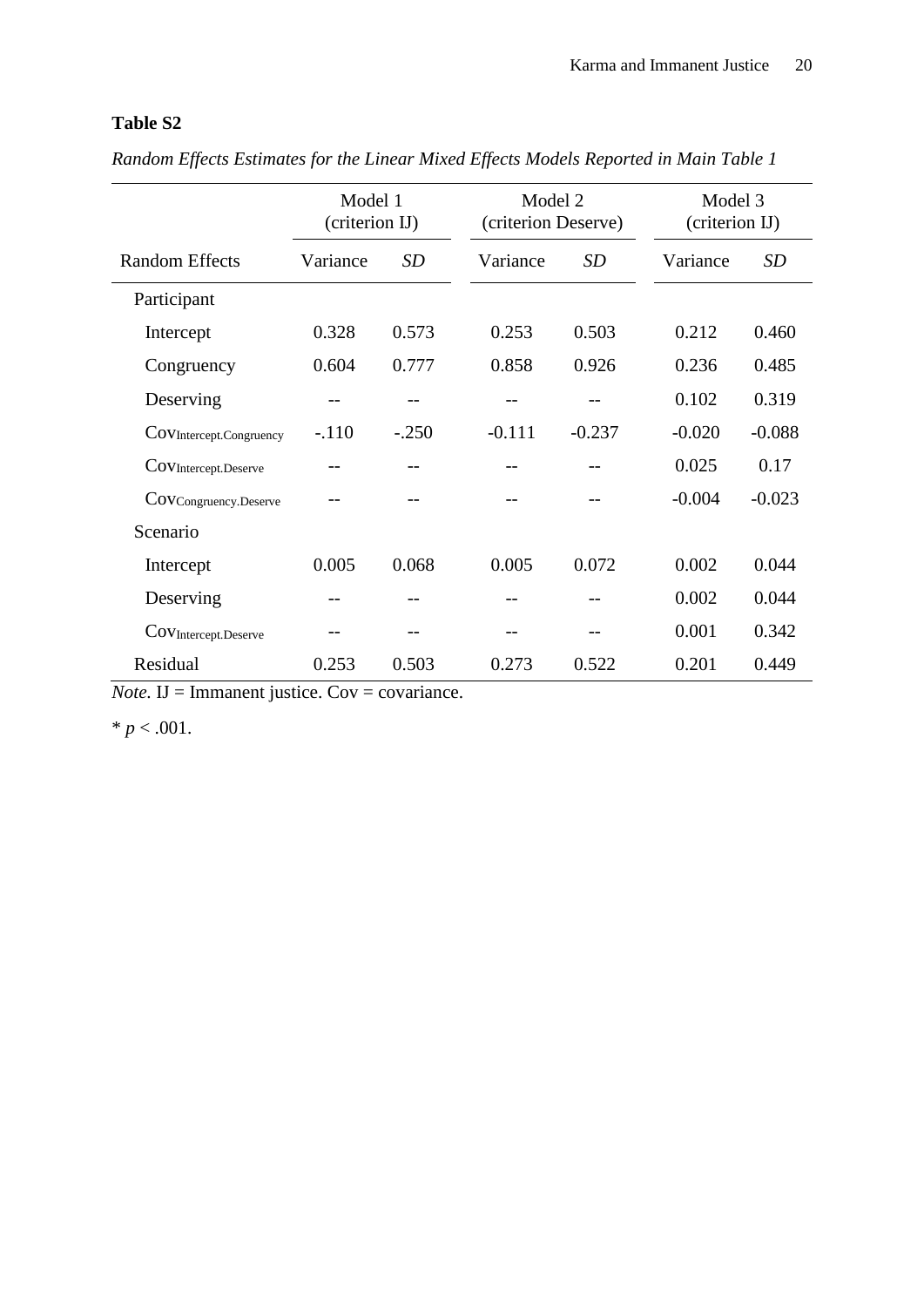

Figure S1. The effects of moral congruency on immanent justice attributions as a function of cultural context (panel A) and karmic beliefs (Panel B) from Model 1 in the main text (see main Table 1). Error bars show 95% confidence intervals.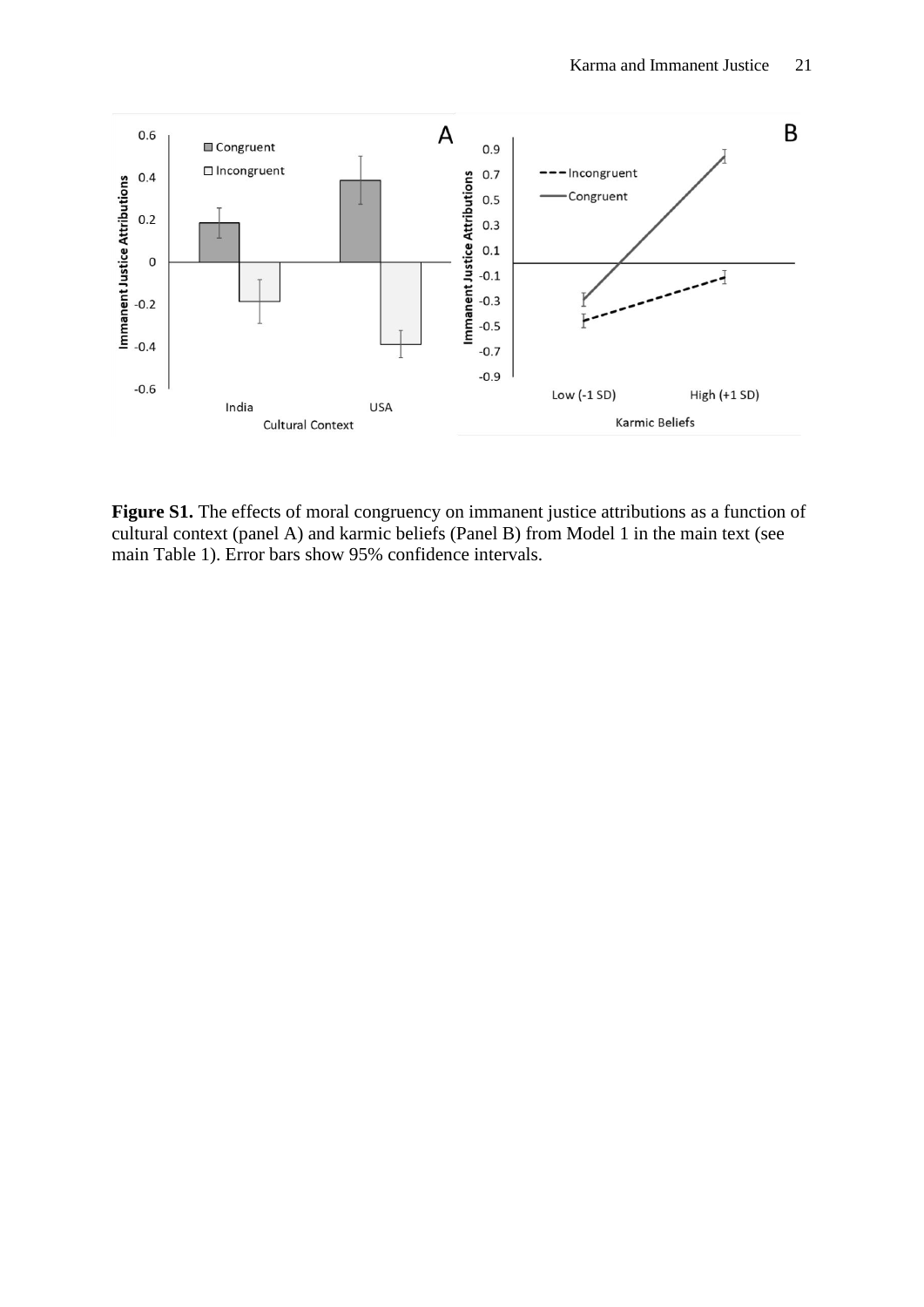## **Table S3**

|                                             | Model 1<br>(criterion IJ) |                       | Model 2<br>(criterion<br>deservingness) |                       | Model 3<br>(criterion IJ) |                            |
|---------------------------------------------|---------------------------|-----------------------|-----------------------------------------|-----------------------|---------------------------|----------------------------|
| Predictors                                  | $b$ (se)                  | $t$ (df)              | $b$ (se)                                | $t$ (df)              | $b$ (se)                  | $t$ (df)                   |
| Congruency                                  | 1.071<br>(0.066)          | $16.31*$<br>(282.71)  | 1.83<br>(0.084)                         | $21.81*$<br>(382.40)  | 0.550<br>(0.055)          | $10.01*$<br>(267.66)       |
| Cultural<br>Context                         | $-1.643$<br>(0.098)       | $-16.71*$<br>(700.69) | $-1.088$<br>(0.086)                     | $-12.60*$<br>(700.64) | $-1.276$<br>(0.088)       | $-14.50*$<br>(639.88)      |
| <b>Karmic Beliefs</b>                       | 0.951<br>(0.052)          | 18.20*<br>(700.27)    | 0.370<br>(0.046)                        | $8.05*$<br>(700.74)   | 0.947<br>(0.047)          | $20.16*$<br>(646.91)       |
| Congruency X<br>Cultural<br>Context         | 2.148<br>(0.140)          | $15.35*$<br>(700.27)  | 3.010<br>(0.183)                        | $16.45*$<br>(699.21)  | 0.943<br>(0.135)          | $7.00*$<br>(545.76)        |
| Congruency X<br><b>Karmic Beliefs</b>       | 1.133<br>(0.074)          | $15.23*$<br>(700.38)  | 0.426<br>(0.097)                        | $4.38*$<br>(699.31)   | 0.441<br>(0.073)          | $6.06*$<br>(538.02)        |
| Deservingness                               |                           |                       |                                         |                       | 0.287<br>(0.017)          | $17.36*$<br>(534.94)       |
| Deservingness<br>X Culture                  |                           |                       |                                         |                       | 0.090<br>(0.038)          | $2.35^{\rm a}$<br>(718.39) |
| Deservingness<br>X Karmic<br><b>Beliefs</b> |                           |                       |                                         |                       | 0.201<br>(0.019)          | $10.73*$<br>(611.87)       |

*Linear Mixed Effects Models for Testing Moderated Mediation of the Effect of Congruency on Immanent Justice Attributions through Perceived Deservingness by Cultural Context and Karmic Beliefs Using the Raw, Unstandardized Scores.*

*Note.* Karmic Beliefs were grand mean centered prior to analysis across models and perceived deservingness was grand mean centered for Model 3. Coding for Congruency and Cultural Context was the same as those presented in the main text.

 $a$   $p < .05$ ,  $\frac{*}{p} < .001$ .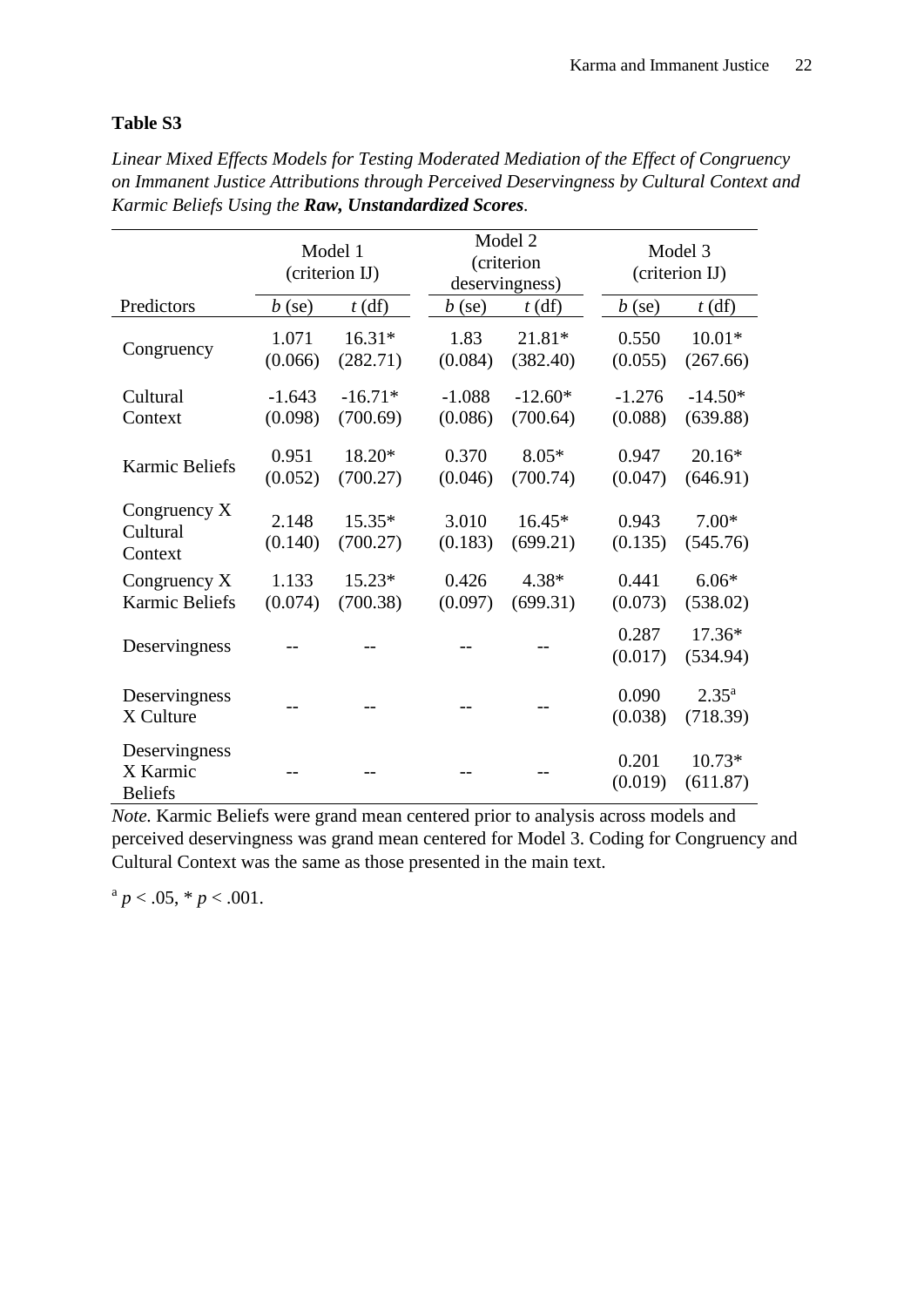

**Figure S2.** The effect of moral congruency on perceived deservingness (**unstandardized**) as a function of cultural context (panel A) and karmic belief (panel B) and the relationship between perceived deservingness and immanent justice attributions (**unstandardized**) as a function of cultural context (panel C) and karmic belief (panel D). Panels A and B correspond to tests of moderation of the a-path shown in the main Figure 1, whereas Panels C and D correspond to tests of moderation of the b-path. Error bars shown 95% confidence intervals.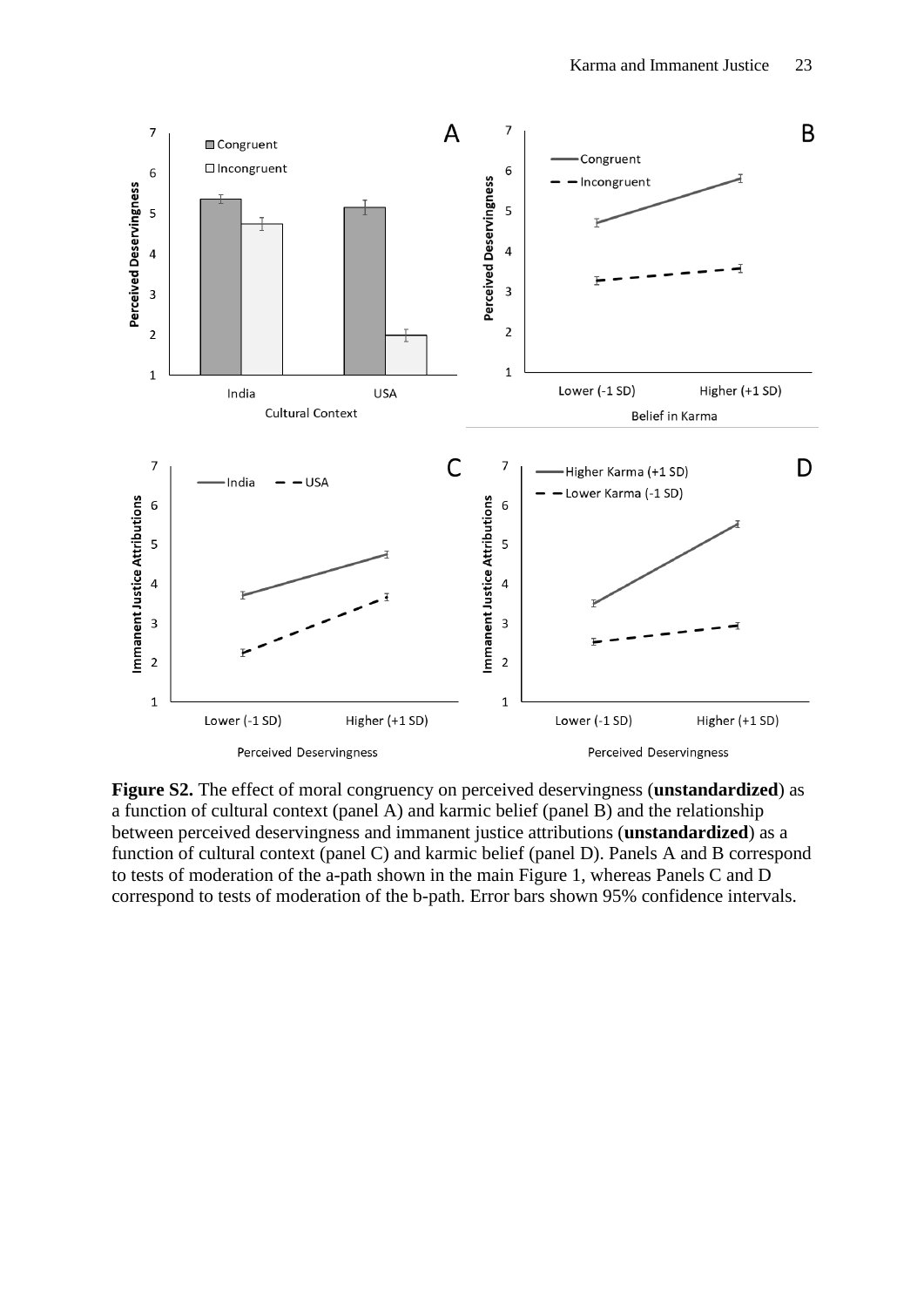### **Tests of Simple Mediation**

Tests of simple mediation by refitting the models using dummy coding for cultural context and centring on +/- 1 *SD* for karmic beliefs showed that the mediated effect of congruency on immanent justice attributions through deservingness was stronger in the USA context (at mean Karmic beliefs) and stronger at higher levels of Karmic beliefs (at the mean effect of cultural context; see Table S3 below). It is worth noting that mediation through deservingness was supported at all levels of the moderators we tested because the component paths (a and b) were always statistically significant (see Yzerbyt et al., 2018). There was also always a significant direct effect of congruency on immanent justice attributions (c'), suggesting partial mediation through deservingness in all cases.

## **Table S4.**

|                         | Congruency to<br>Deserve (a path) |           | Deserve to IJ<br>(b path) |           | Congruency to IJ<br>Direct Effect<br>$(c'$ path) |           |
|-------------------------|-----------------------------------|-----------|---------------------------|-----------|--------------------------------------------------|-----------|
| Moderator               | $b$ (se)                          | 95% CI    | $b$ (se)                  | 95% CI    | $b$ (se)                                         | 95% CI    |
| <b>Cultural Context</b> |                                   |           |                           |           |                                                  |           |
| <b>USA</b>              | $1.327*$                          | [1.215,   | $0.271*$                  | [0.218,   | $0.398*$                                         | [0.312,   |
|                         | (0.057)                           | 1.440]    | (0.027)                   | 0.324]    | (0.045)                                          | $0.486$ ] |
| India                   | $0.398*$                          | [0.290,   | $0.271*$                  | [0.222,   | $0.168*$                                         | [0.103,   |
|                         | (0.055)                           | $0.501$ ] | [0.025)                   | $0.321$ ] | (0.034)                                          | 0.234]    |
| Karmic Beliefs          |                                   |           |                           |           |                                                  |           |
| Higher $(+1 SD)$        | $0.966*$                          | [0.856,   | $0.441*$                  | [0.392,   | $0.420*$                                         | [0.340,   |
|                         | (0.056)                           | 1.076]    | (0.025)                   | 0.491]    | (0.041)                                          | 0.499]    |
| Lower $(-1 SD)$         | $0.717*$                          | [0.607,   | $0.101*$                  | [0.054,   | $0.137*$                                         | [0.062,   |
| $\sim$ $\sim$ $\sim$    | (0.056)                           | $0.827$ ] | (0.024)                   | $0.149$ ] | (0.038)                                          | $0.211$ ] |

*Component Paths from Tests of Simple Mediation*

*Note.*  $* p < .001$ .